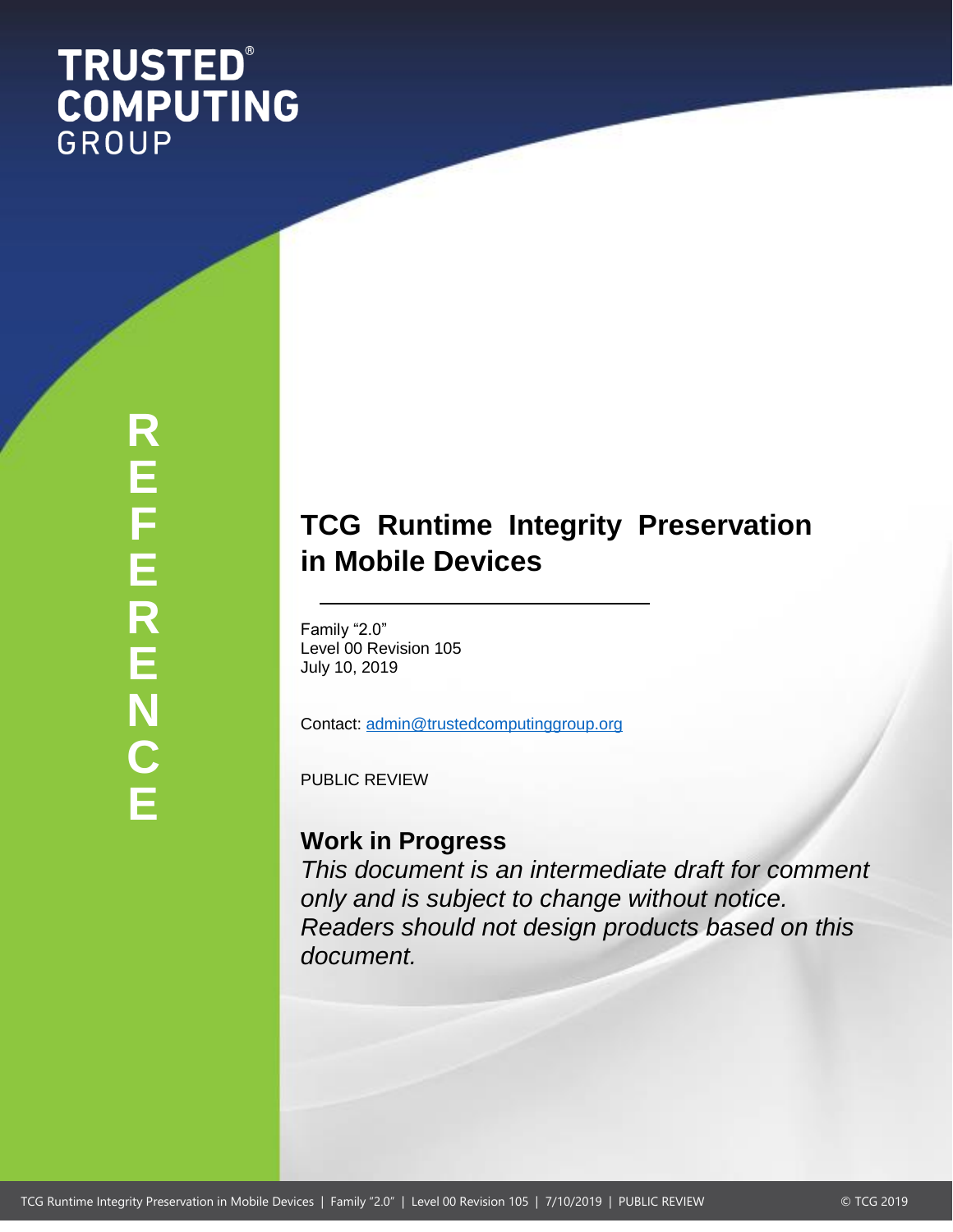# <span id="page-1-0"></span>**DISCLAIMERS, NOTICES, AND LICENSE TERMS**

THIS DOCUMENT IS PROVIDED "AS IS" WITH NO WARRANTIES WHATSOEVER, INCLUDING ANY WARRANTY OF MERCHANTABILITY, NONINFRINGEMENT, FITNESS FOR ANY PARTICULAR PURPOSE, OR ANY WARRANTY OTHERWISE ARISING OUT OF ANY PROPOSAL, DOCUMENT OR SAMPLE.

Without limitation, TCG disclaims all liability, including liability for infringement of any proprietary rights, relating to use of information in this document and to the implementation of this document, and TCG disclaims all liability for cost of procurement of substitute goods or services, lost profits, loss of use, loss of data or any incidental, consequential, direct, indirect, or special damages, whether under contract, tort, warranty or otherwise, arising in any way out of use or reliance upon this document or any information herein.

This document is copyrighted by Trusted Computing Group (TCG), and no license, express or implied, is granted herein other than as follows: You may not copy or reproduce the document or distribute it to others without written permission from TCG, except that you may freely do so for the purposes of (a) examining or implementing TCG documents or (b) developing, testing, or promoting information technology standards and best practices, so long as you distribute the document with these disclaimers, notices, and license terms.

Contact the Trusted Computing Group at www.trustedcomputinggroup.org for information on document licensing through membership agreements.

Any marks and brands contained herein are the property of their respective owners.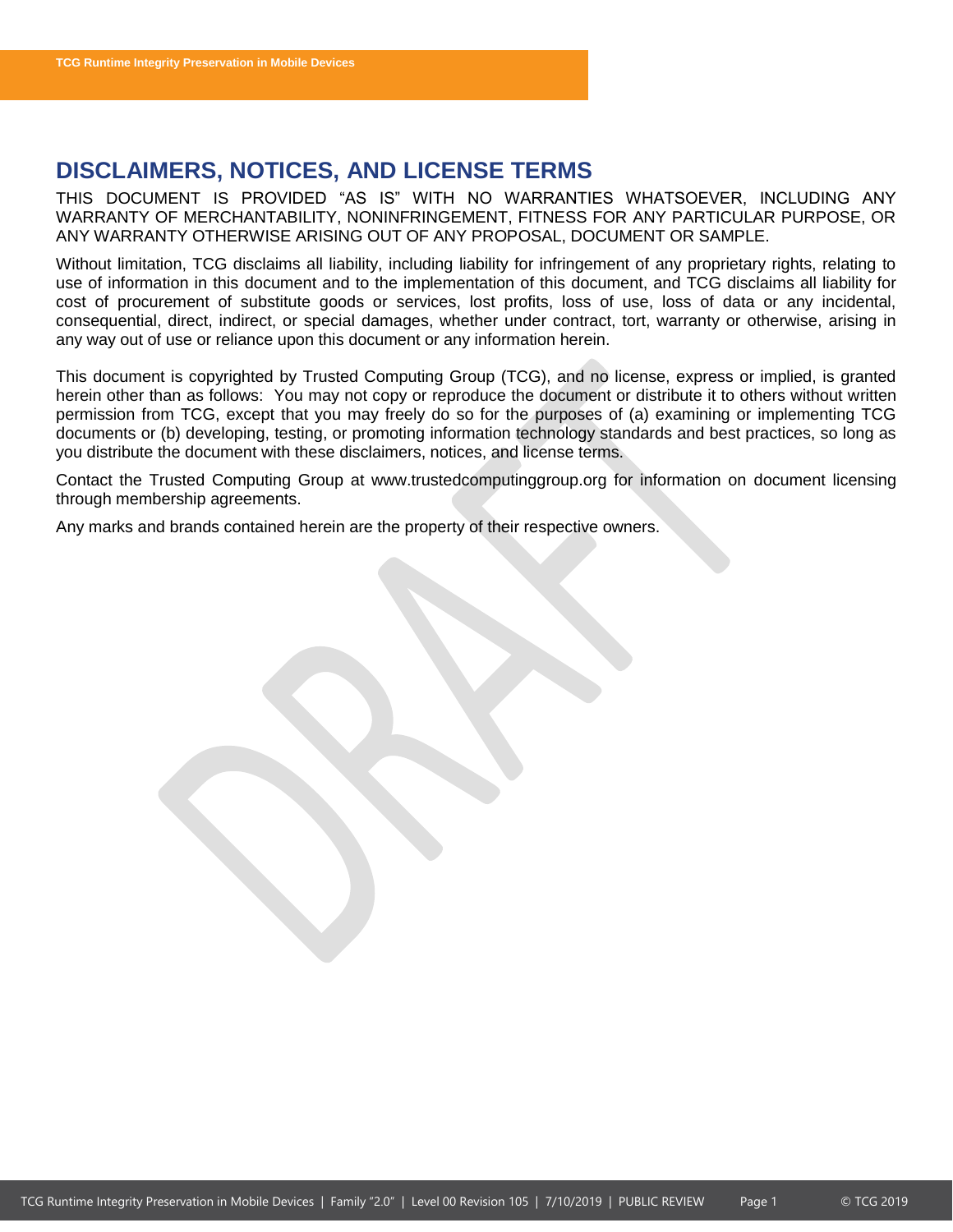# <span id="page-2-0"></span>**ACKNOWLEGDEMENTS**

The TCG wishes to thank all those who contributed to this reference document. This document builds on work done in other TCG work groups, including Infrastructure, Storage, Trusted Mobility Solutions, and Trusted Platform Module.

Special thanks to the following current and former members of the Mobile Platform WG who contributed to this document:

| Wael Ibrahim (MPWG co-chair)    | <b>American Express</b>                                      |
|---------------------------------|--------------------------------------------------------------|
| Bo Bjerrum                      | Bo Bjerrum                                                   |
| Carlin Covey (editor)           | <b>Carlin Covey</b>                                          |
| Amy Nelson                      | Dell, Inc.                                                   |
| Michael Eckel                   | Fraunhofer Institute for Secure Information Technology (SIT) |
| <b>Graeme Proudler</b>          | Graeme Proudler                                              |
| Tom Laffey                      | <b>Hewlett Packard Enterprise</b>                            |
| Steve Hanna                     | Infineon Technologies                                        |
| Mitul Shah                      | Intel Corporation                                            |
| Alec Brusilovsky                | InterDigital Communications, LLC                             |
| Ira McDonald (co-editor)        | Ira McDonald                                                 |
| Kathleen McGill (MPWG co-chair) | Johns Hopkins University, Applied Physics Lab                |
| <b>Guy Fedorkow</b>             | Juniper Networks, Inc.                                       |
| <b>Charles Schmidt</b>          | The MITRE Corporation                                        |
| Jessica Fitzgerald-McKay        | <b>United States Government</b>                              |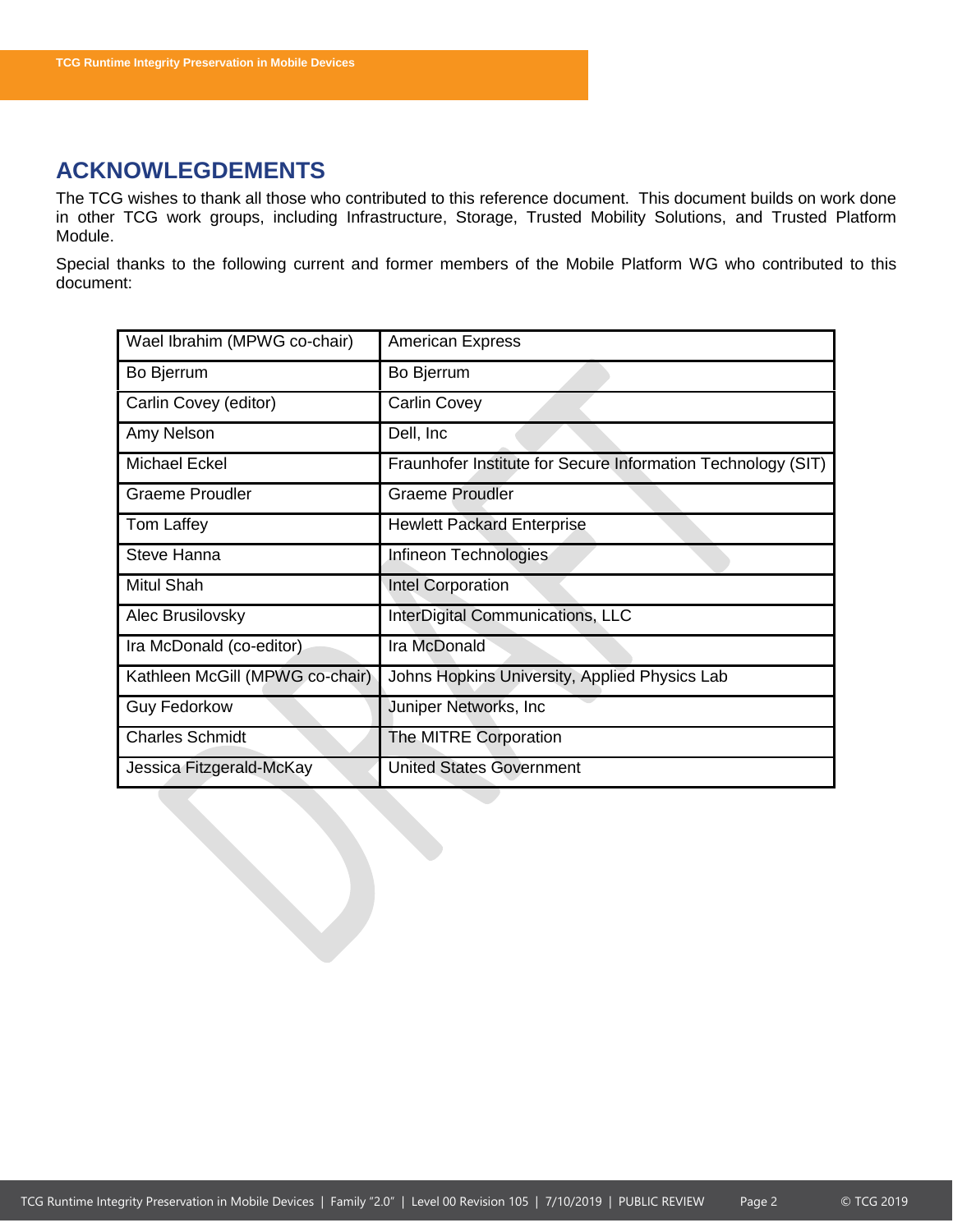# <span id="page-3-0"></span>**CHANGE HISTORY**

| <b>REVISION</b> | <b>DATE</b>     | <b>DESCRIPTION</b>                                                                                                                                                                                                                                                                                                                                                                                                                                                                                                                                           |
|-----------------|-----------------|--------------------------------------------------------------------------------------------------------------------------------------------------------------------------------------------------------------------------------------------------------------------------------------------------------------------------------------------------------------------------------------------------------------------------------------------------------------------------------------------------------------------------------------------------------------|
| 0               | April 5, 2016   | Initial version based on Runtime Integrity Maintenance outline<br>$\bullet$<br>rev 4.docx                                                                                                                                                                                                                                                                                                                                                                                                                                                                    |
| 1               | June 10, 2016   | <b>Expanded outline</b><br>$\bullet$                                                                                                                                                                                                                                                                                                                                                                                                                                                                                                                         |
| $\overline{2}$  |                 | Expanded outline and revised per comments during real-time<br>$\bullet$<br>review                                                                                                                                                                                                                                                                                                                                                                                                                                                                            |
| 3               |                 | Expanded outline and revised per comments during real-time<br>$\bullet$<br>review                                                                                                                                                                                                                                                                                                                                                                                                                                                                            |
| 4               |                 | Expanded outline and revised per comments during real-time<br>$\bullet$<br>review                                                                                                                                                                                                                                                                                                                                                                                                                                                                            |
| 5               |                 | Adopted boilerplate text and formatting from TMS Use Cases<br>V <sub>2</sub>                                                                                                                                                                                                                                                                                                                                                                                                                                                                                 |
| 39              |                 | Accepted many changes<br>$\bullet$<br>Simplified the wording in several spots.<br>Deleted some superfluous content.<br>Added comments to track remaining to dos.<br>Deleted comments that were addressed or overcome by<br>deletions.<br>Tweaked heading structure a little and capitalized all<br>headings.<br>General policy - only 3 levels of headings.<br>Several decisions / suggestions related to scope and<br>organization of the second half of the document.<br>Security Considerations -> Other considerations and removed<br>redundant content. |
| 41              |                 | Revisions during the 12/8/2016 MPWG Review                                                                                                                                                                                                                                                                                                                                                                                                                                                                                                                   |
| 42              |                 | Updates to section 5.1<br>$\bullet$                                                                                                                                                                                                                                                                                                                                                                                                                                                                                                                          |
| 43              |                 | Updates to Section 6 from 12/29/2016 MPWG meeting<br>$\bullet$                                                                                                                                                                                                                                                                                                                                                                                                                                                                                               |
| 44              |                 | Updates to Section 6 from 1/05/2017 MPWG meeting<br>$\bullet$                                                                                                                                                                                                                                                                                                                                                                                                                                                                                                |
| 45              | 1 November 2016 | Re-reviewed recommendations in section 6.4 and added<br>$\bullet$<br>comments                                                                                                                                                                                                                                                                                                                                                                                                                                                                                |
| 46              | 15 March 2017   | Accepted many previous revisions.                                                                                                                                                                                                                                                                                                                                                                                                                                                                                                                            |
| 47              | 16 March 2017   | Comments from 3/16 MPWG meeting<br>$\bullet$                                                                                                                                                                                                                                                                                                                                                                                                                                                                                                                 |
| 71              |                 | <b>Updates to Security Considerations Section</b><br>$\bullet$                                                                                                                                                                                                                                                                                                                                                                                                                                                                                               |
| 72              | 21 May 2018     | <b>Updates to References</b><br>$\bullet$                                                                                                                                                                                                                                                                                                                                                                                                                                                                                                                    |
| 81              |                 | Added new sections 4.1 and 4.2<br>$\bullet$<br>Demoted previous level 2 sections in section 4 to level 3<br>Consolidated text into new sections 4.1.1, 4.1.2, 4.1.3, 4.2.1<br>and 4.2.2                                                                                                                                                                                                                                                                                                                                                                      |
| 82              |                 | Accepted moved and deleted changes from Rev. 81<br>$\bullet$<br>Revised wording throughout section 4.<br>$\bullet$                                                                                                                                                                                                                                                                                                                                                                                                                                           |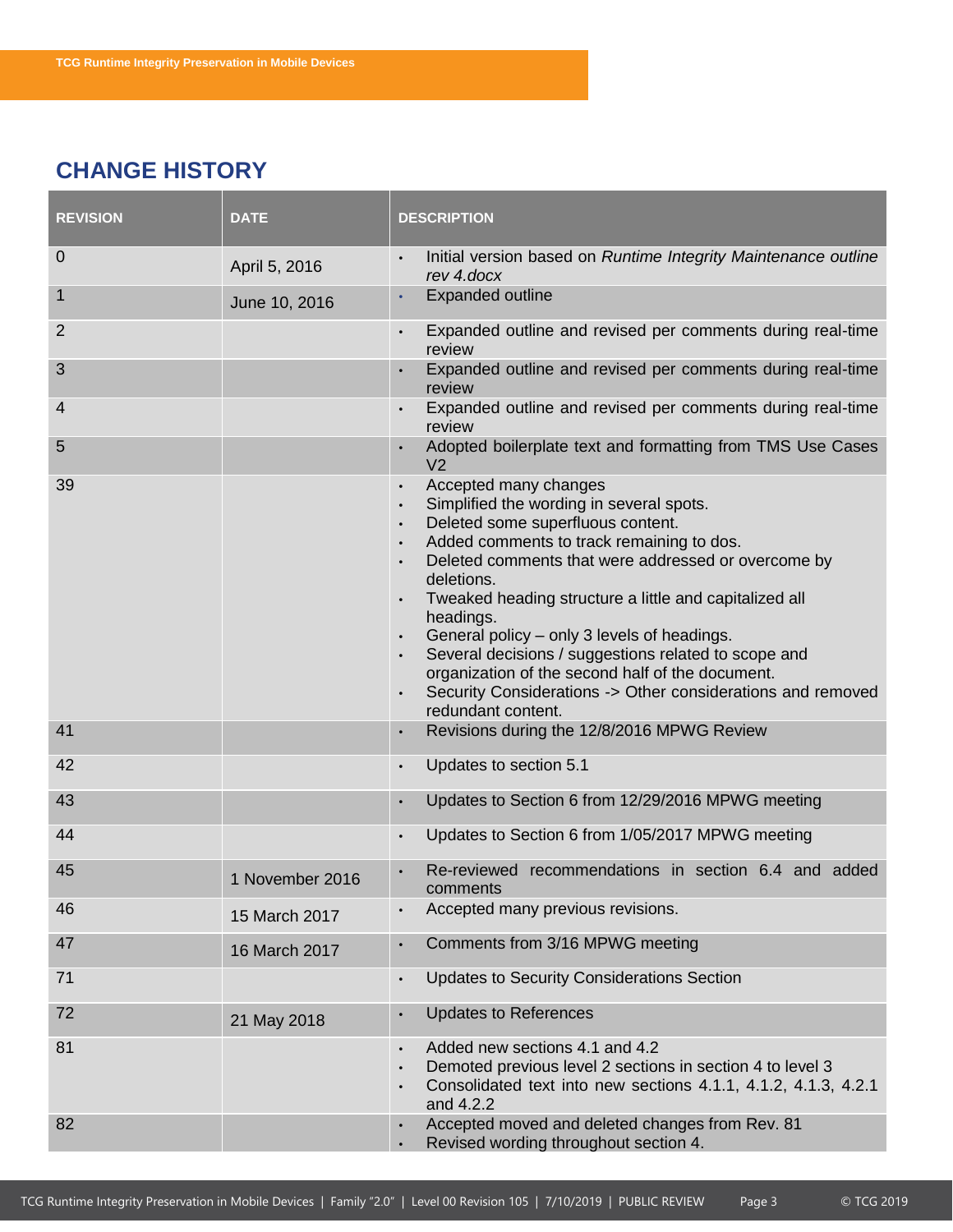| 83         |                  | Revised recommendation [def_auth_state] in section 5.1                                                                                                                                                                                                                                                                                |
|------------|------------------|---------------------------------------------------------------------------------------------------------------------------------------------------------------------------------------------------------------------------------------------------------------------------------------------------------------------------------------|
| 84         |                  | Resolved multiple comments.                                                                                                                                                                                                                                                                                                           |
| 85         |                  | Deleted "Additional Reading" section and moved citations to<br>$\bullet$<br>"References" section.                                                                                                                                                                                                                                     |
| 86         |                  | Accepted changes in section 6. Added text to Section 7,<br><b>Security Considerations.</b>                                                                                                                                                                                                                                            |
| 87         |                  | Reworked Security Considerations section. (change markups<br>$\bullet$<br>preserved)                                                                                                                                                                                                                                                  |
| 88         |                  | markups<br>Reworked<br>Many<br>change<br>accepted.<br>recommendations in sections 5.1, 5.2, and 5.3.                                                                                                                                                                                                                                  |
| 89         |                  | Reworked recommendations in section 5.4-5.7<br>$\bullet$                                                                                                                                                                                                                                                                              |
| 90         |                  | Reworked section 6, accepted previous changes in section 7<br>$\bullet$                                                                                                                                                                                                                                                               |
| 91         | 11 December 2018 | Resolved several comments in Section 4<br>$\bullet$                                                                                                                                                                                                                                                                                   |
| 92         | 14 December 2018 | Resolved and accepted all remaining changes.<br>Resolved and deleted almost all comments                                                                                                                                                                                                                                              |
| 93         | 14 December 2018 | Pasted the document into the new template                                                                                                                                                                                                                                                                                             |
| 94         | 8 January 2019   | Editorial updates from beginning-to-end review                                                                                                                                                                                                                                                                                        |
| 95         | 15 January 2019  | Editorial updates from beginning-to-end review Part 2                                                                                                                                                                                                                                                                                 |
| 96         | 21 January 2019  | Final editorial updates. This draft is ready for MPWG to vote<br>on approval out of the work group.                                                                                                                                                                                                                                   |
| 96-GJP     | 27 January 2019  | Initial TC comments.<br>$\bullet$                                                                                                                                                                                                                                                                                                     |
| 97         | 5 February 2019  | MPWG responses to Initial TC comments.<br>$\bullet$                                                                                                                                                                                                                                                                                   |
| 96-GJP-ACN | 27 March 2019    | Combined TC comments.                                                                                                                                                                                                                                                                                                                 |
| 98         | 26 April 2019    | MPWG responses to Combined TC comments. Stopped right<br>before section 3.1.1.2.                                                                                                                                                                                                                                                      |
| 99         | 29 April 2019    | MPWG responses to Combined TC comments.<br>Stopped right before section 3.2.2.<br>Deleted sections 1.2 and 1.3 (conformance key words and<br>statement notation), which do not apply to Reference docs.<br>Globally changed "SHOULD" to "should" and "MAY" to "may".<br>Regenerated Table of Contents for ease of edits.<br>$\bullet$ |
| 100        | 6 May 2019       | MPWG responses to Combined TC comments.<br>Stopped right before section 6.<br>$\bullet$                                                                                                                                                                                                                                               |
| 101        | 20 May 2019      | MPWG responses to Combined comments.<br>$\bullet$<br>Completed section 6 edits (still need to move threats and                                                                                                                                                                                                                        |
|            |                  | mitigation content to sections 3 and 4).                                                                                                                                                                                                                                                                                              |
| 102        | 21 May 2019      | MPWG review of r101 edits in section 6<br>$\bullet$<br>Still need to move threats and mitigation content to sections 3<br>$\bullet$<br>and 4<br>Still need to add figure out-references to MRA<br>$\bullet$<br>Still need to update all References and add URLs<br>$\bullet$                                                          |
| 103        | 27 May 2019      | Candidate for second public review request to TC.<br>$\bullet$<br>MPWG review of r102 edits<br>$\bullet$                                                                                                                                                                                                                              |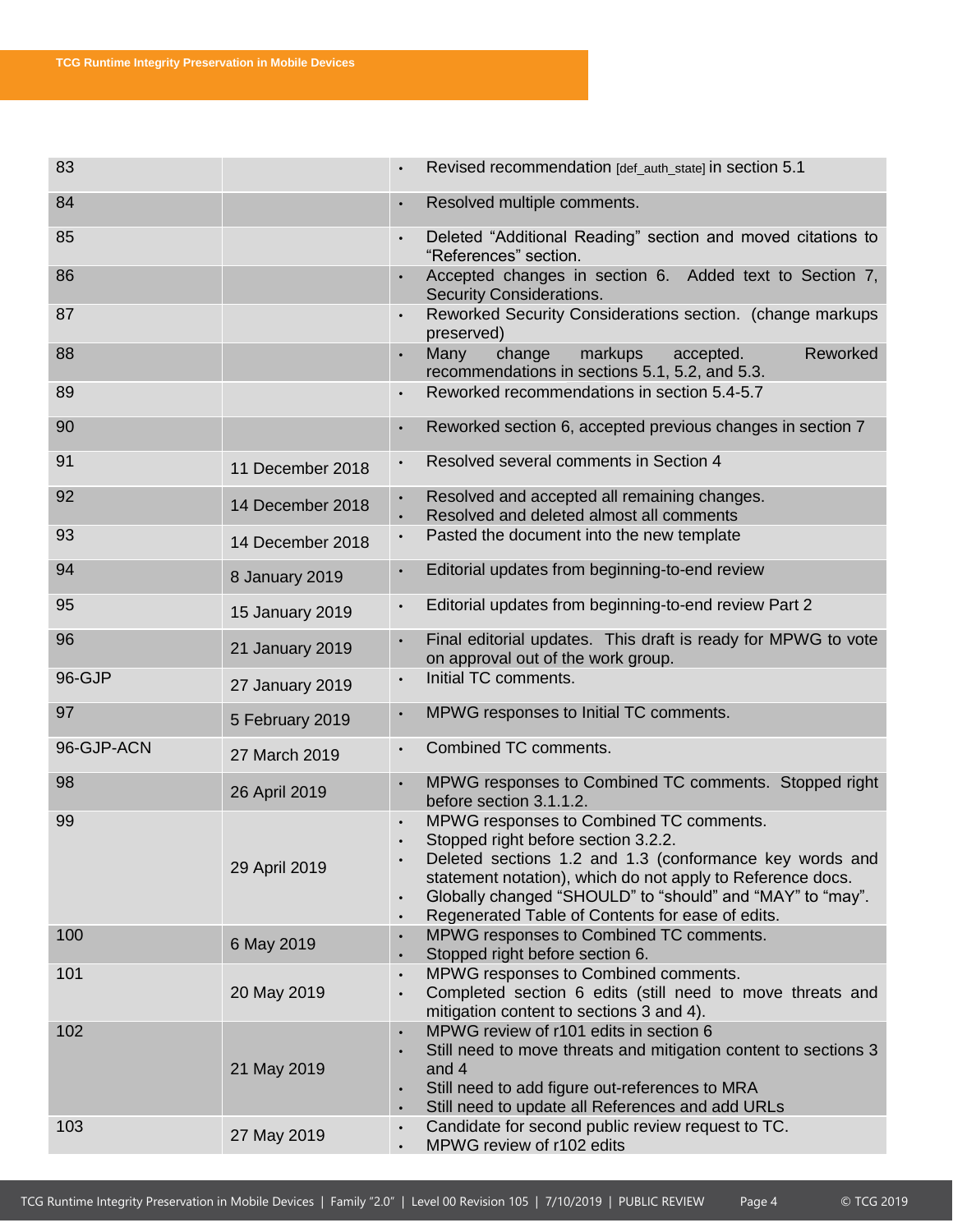|     |              | Completed remaining TBD and PENDING edits throughout.<br>Updated section 1.1 Scope and Audience w/ material from<br>former section 6 Security Considerations per Combined TC<br>comments.<br>Added or updated URLs in section 1.2 Informative References<br>per Combined TC comments.<br>Deleted entire section 6 Security Considerations<br>per<br>$\bullet$<br>Combined TC comments.<br>Moved text from section 6.1 Security Policies to section 1.1<br>Scope and Audience per Combined TC comments.<br>Deleted entirely section 6.2 RIP Threat Model and section 6.3<br>$\bullet$<br>Out-of-Scope Threats per Combined TC comments.<br>Moved text from section 6.4.1 Integrity of Reference Metrics,<br>$\bullet$<br>section 6.5 Identity of Protected Objects, and section 6.6<br>Freshness of Integrity Assessment to section 2.1 Mobile<br>Device Integrity Goals per Combined TC comments. |
|-----|--------------|---------------------------------------------------------------------------------------------------------------------------------------------------------------------------------------------------------------------------------------------------------------------------------------------------------------------------------------------------------------------------------------------------------------------------------------------------------------------------------------------------------------------------------------------------------------------------------------------------------------------------------------------------------------------------------------------------------------------------------------------------------------------------------------------------------------------------------------------------------------------------------------------------|
| 104 | 29 June 2019 | MPWG responses to Additional TC comments (06/05/19)<br>$\bullet$<br>Corrected all simple typos, spacing, and punctuation issues.<br>$\bullet$<br>OPEN – use all references in section 1.2 in body of document.<br>$\bullet$<br>OPEN – answer Additional TC questions at start of section 4.<br>$\bullet$                                                                                                                                                                                                                                                                                                                                                                                                                                                                                                                                                                                          |
| 105 | 10 July 2019 | MPWG responses to Additional TC comments (06/05/19)<br>$\bullet$<br>Revised section 1.1 Scope and Audience to add a sentence<br>$\bullet$<br>about the use of reference 2 (RFC 3552).<br>Revised section 1.2 Informative References to verify and/or<br>$\bullet$<br>add URLs for all references and correct TPM 2.0 Library<br>reference to r1.38 (last published version at this time).<br>Revised various sections to use references 2, 4, 5, 6, 7, 12,<br>$\bullet$<br>13, and 14.<br>Revised<br>4 Runtime<br>section<br>Integrity<br>Preservation<br>Recommendations to explain the use of tags for reader<br>convenience and backward references within section 4.<br>All of Additional TC comments (06/05/19) have now been<br>$\bullet$<br>resolved.                                                                                                                                      |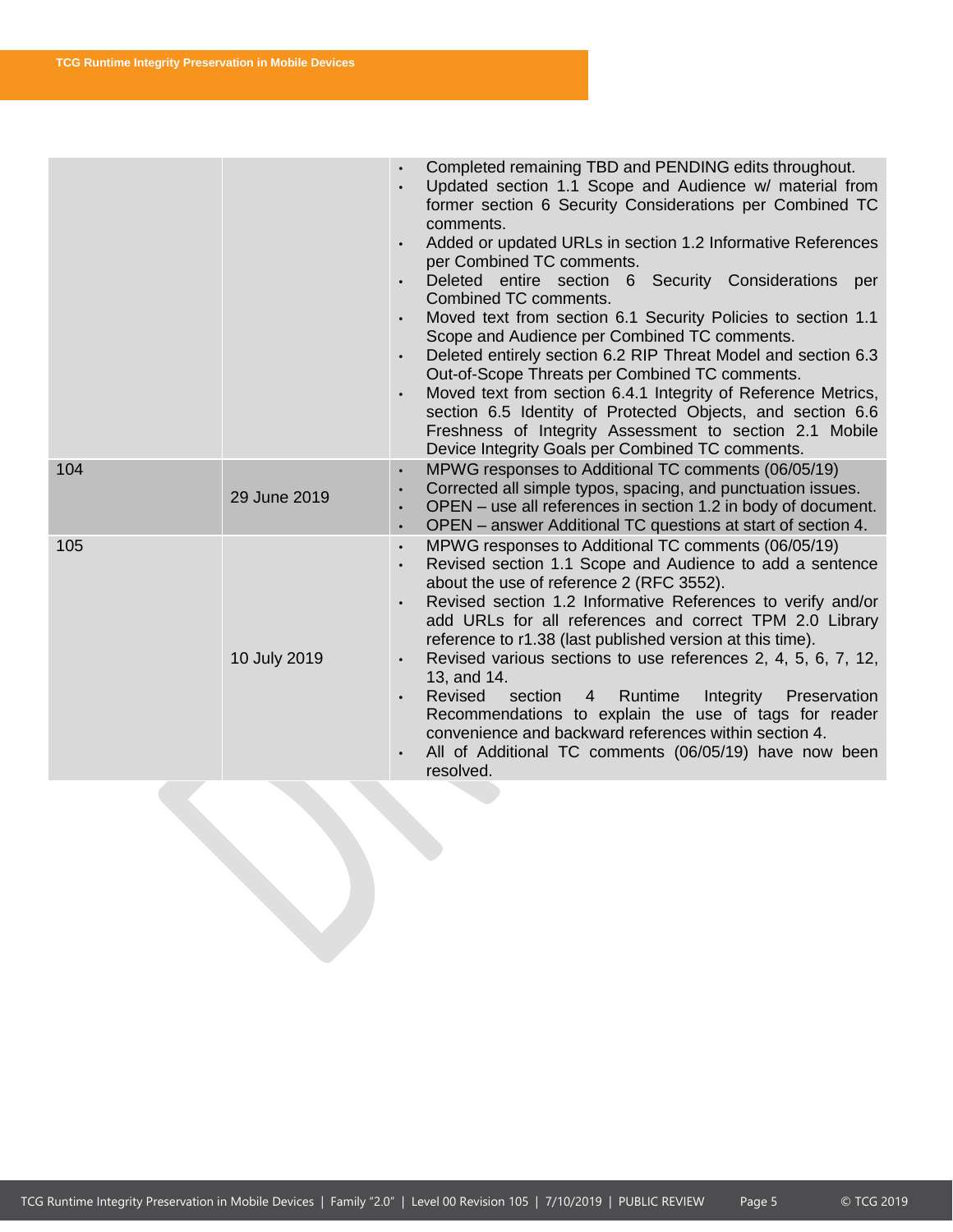# **CONTENTS**

| 1              |  |
|----------------|--|
|                |  |
|                |  |
|                |  |
| $\overline{2}$ |  |
|                |  |
|                |  |
|                |  |
|                |  |
|                |  |
|                |  |
|                |  |
|                |  |
|                |  |
| 3              |  |
|                |  |
|                |  |
|                |  |
|                |  |
|                |  |
|                |  |
|                |  |
|                |  |
| 4              |  |
|                |  |
|                |  |
|                |  |
|                |  |
|                |  |
|                |  |
|                |  |
| 5              |  |

Page 6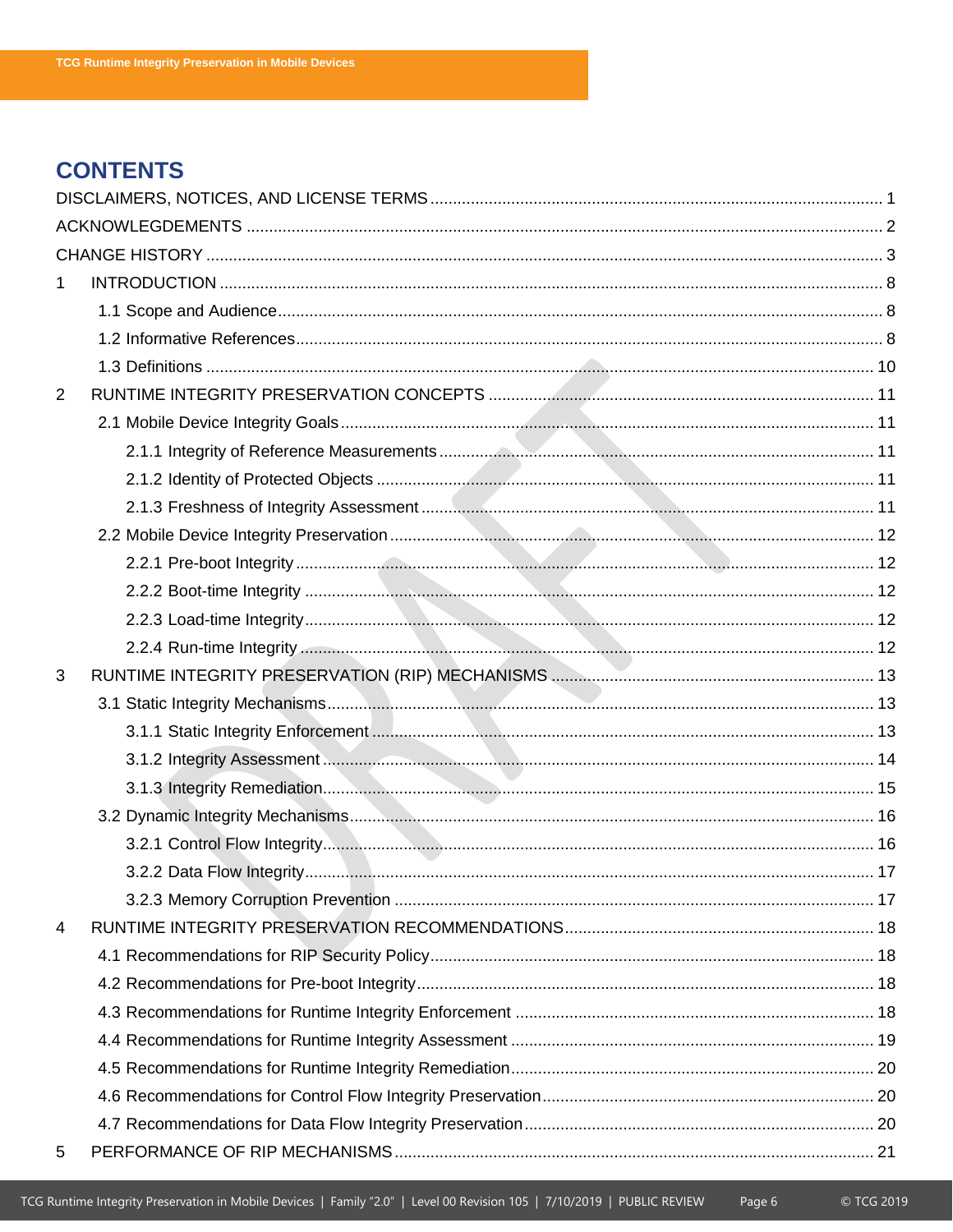|--|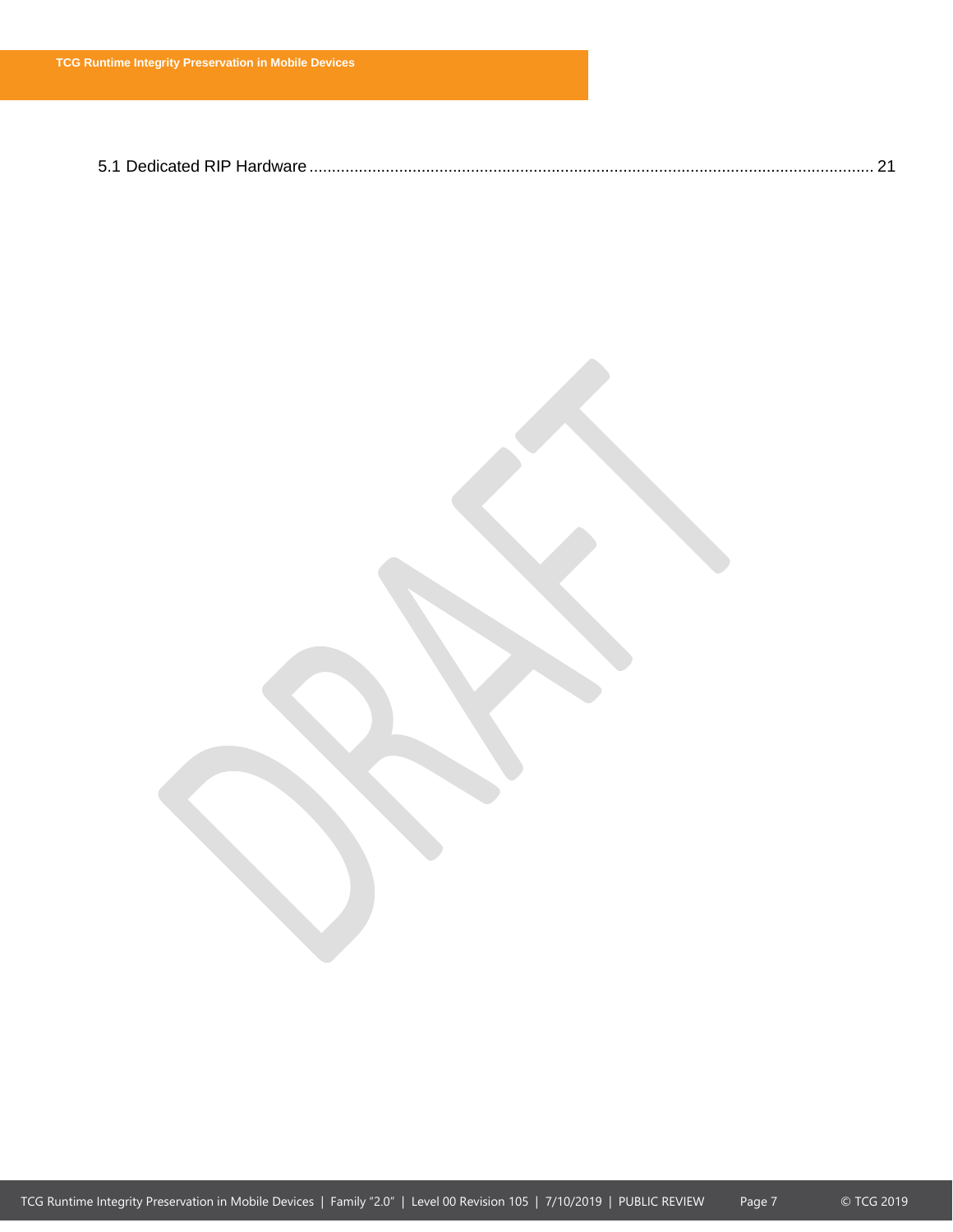# <span id="page-8-11"></span><span id="page-8-0"></span>**1 INTRODUCTION**

# <span id="page-8-1"></span>**1.1 Scope and Audience**

NIST Special Publication 800-164 (Draft) Guidelines on Hardware-Rooted Security in Mobile Devices (Draft) states: "Mobile devices should implement the following three mobile security capabilities to address the challenges with mobile device security: device integrity, isolation, and protected storage." This TCG Runtime Integrity for Mobile Devices (RIP) document addresses the first of these security capabilities by recommending practices and mechanisms that are intended to preserve the integrity of the critical portions of the runtime state of mobile devices. This entire document addresses security considerations for mobile devices including many of the security topics discussed in [\[2\]](#page-8-3).

Mobile device manufacturers and enterprise administrators can establish security policies for runtime mobile device integrity that identify the portions of the runtime state that are considered critical and which actors are authorized to modify the mobile device runtime state. RIP mechanisms within the mobile device can prevent or detect and remediate runtime state modifications made by unauthorized actors.

This document provides recommendations for improvements in the security of mobile devices and mechanisms to allow mobile devices to maintain enhanced security during operation. The recommendations in this document are targeted at designers, developers, and implementers of trusted computing technologies in mobile devices.

TCG Mobile Reference Architecture [\[1\]](#page-8-4) defines secure boot for mobile devices (which ensures that the mobile device starts in a known state) and includes diagrams of a variety of common mobile device architectures. Naturally, some aspects of the mobile device state are expected to change as software executes or writes to data areas. However, portions of the mobile device state can still be checked for authorization to execute and for integrity.

### <span id="page-8-2"></span>**1.2 Informative References**

- <span id="page-8-4"></span>1. Trusted Computing Group, TPM 2.0 Mobile Reference Architecture v2r142, December 2014, [https://trustedcomputinggroup.org/wp-content/uploads/TPM-2-0-Mobile-Reference-Architecture-v2-r142-](https://trustedcomputinggroup.org/wp-content/uploads/TPM-2-0-Mobile-Reference-Architecture-v2-r142-Specification_FINAL2.pdf) [Specification\\_FINAL2.pdf](https://trustedcomputinggroup.org/wp-content/uploads/TPM-2-0-Mobile-Reference-Architecture-v2-r142-Specification_FINAL2.pdf)
- <span id="page-8-3"></span>2. IETF, Guidelines for Writing RFC Text on Security Considerations, RFC 3552, July 2003, <https://tools.ietf.org/html/rfc3552>**Error! Hyperlink reference not valid.**
- <span id="page-8-5"></span>3. Trusted Computing Group, Storage Security Subsystem Class: Opal, Version 2.01 Final, Revision 1.00, August 2015, [https://trustedcomputinggroup.org/wp-content/uploads/TCG\\_Storage-](https://trustedcomputinggroup.org/wp-content/uploads/TCG_Storage-Opal_SSC_v2.01_rev1.00.pdf)[Opal\\_SSC\\_v2.01\\_rev1.00.pdf](https://trustedcomputinggroup.org/wp-content/uploads/TCG_Storage-Opal_SSC_v2.01_rev1.00.pdf)
- <span id="page-8-6"></span>4. The Clang Team, Control Flow Integrity – Clang 7 Documentation, April 2018, <https://clang.llvm.org/docs/ControlFlowIntegrity>
- <span id="page-8-8"></span>5. C. Tice, T. Roeder, P. Collingbourne, S. Checkoway, Ú. Erlingsson, L. Lozano, and G. Pike, Enforcing Forward-Edge **Control-Flow** Integrity, April 2014, <https://www.usenix.org/system/files/conference/usenixsecurity14/sec14-paper-tice.pdf>
- <span id="page-8-9"></span>6. PaX Team, Rap: Rip Rop, April 2018, <https://pax.grsecurity.net/docs/PaXTeam-H2HC15-RAP-RIP-ROP.pdf>
- <span id="page-8-7"></span>7. Microsoft, (Enable Control Flow Guard), April 2018, <https://msdn.microsoft.com/en-us/library/dn919635.aspx>
- <span id="page-8-10"></span>8. Qualcomm, Qualcomm releases whitepaper detailing pointer authentication on ARMv8.3, January 2017, [https://www.qualcomm.com/news/onq/2017/01/10/qualcomm-releases-whitepaper-detailing-pointer](https://www.qualcomm.com/news/onq/2017/01/10/qualcomm-releases-whitepaper-detailing-pointer-authentication-armv83)[authentication-armv83](https://www.qualcomm.com/news/onq/2017/01/10/qualcomm-releases-whitepaper-detailing-pointer-authentication-armv83)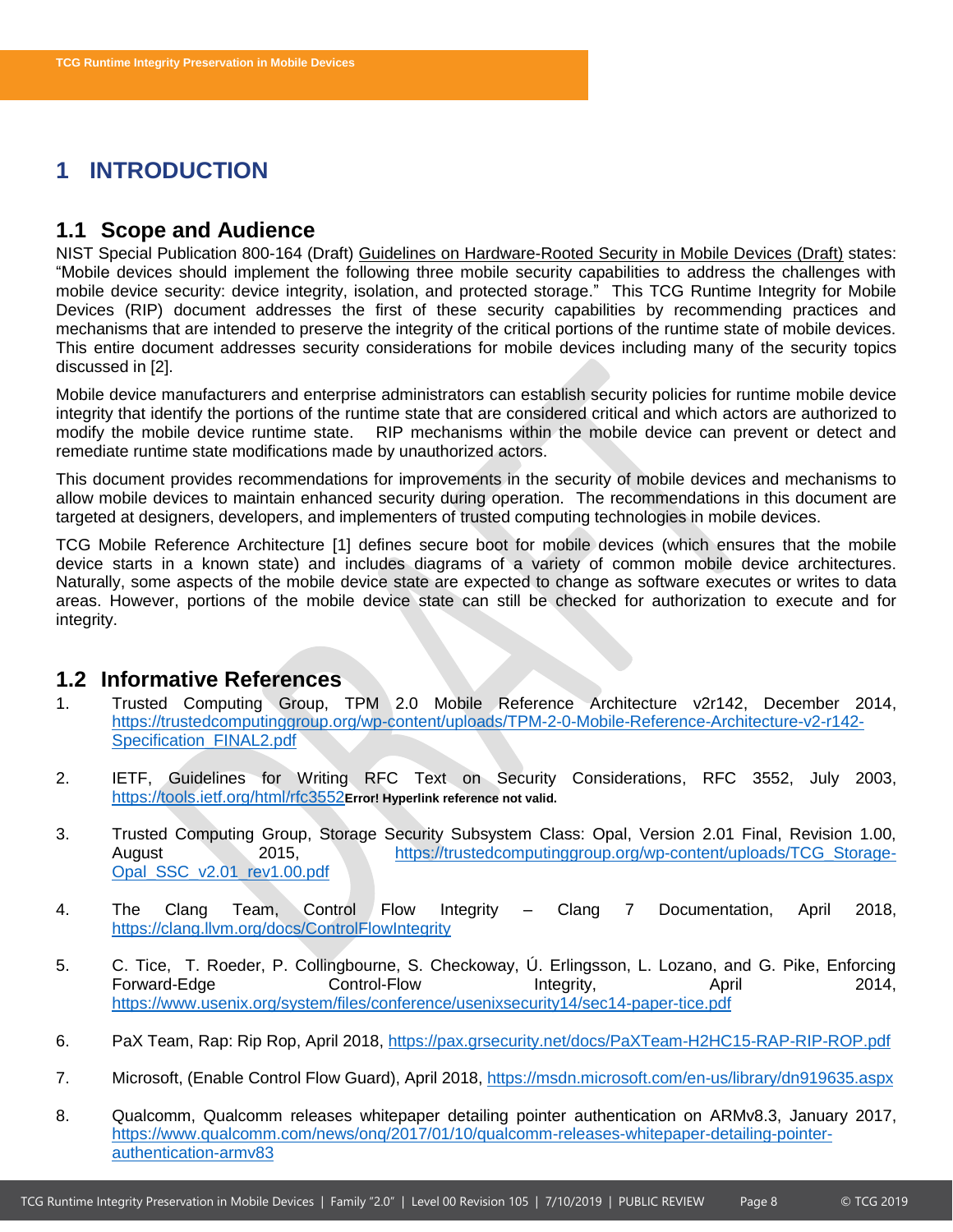- <span id="page-9-4"></span>9. M. Castro, M. Costa, and T. Harris, Securing Software by Enforcing Data-flow Integrity, in the Proceedings of the 7th Symposium of Operating System Design and Implementation, November 2006, <https://www.cs.purdue.edu/homes/xyzhang/spring07/Papers/2006-osdi.pdf>
- <span id="page-9-8"></span>10. J. Kong, C. Zou, H. Zhou, Improving Software security via runtime instruction-level taint checking, in Proceedings of the 1st workshop on Architectural and system support for improving software dependability, October 2006,<http://www.cs.ucf.edu/~czou/research/ASID06.pdf>
- <span id="page-9-9"></span>11. P. Kohli, Coarse-grained Dynamic Taint Analysis for Defeating Control and Non-control Data Attacks, July 2009, <https://arxiv.org/abs/0906.4481>
- <span id="page-9-2"></span>12. T. Jim, J. G. Morrisett, D. Grossman, M. Hicks, J. Cheney, Y. Wang, Cyclone: A Safe Dialect of C, in Proceedings of the General Track of the annual conference on USENIX Annual Technical Conference, 2002, trevorjim.com/papers/usenix2002.pdf
- <span id="page-9-5"></span>13. S. Nagarakatte, J. Zhao, M.K. Martin, S. Zdancewic, SoftBound: Highly Compatible and Complete Spatial Memory Safety for C, ACM SIGPLAN Notices, v.44 n.6, June 2009, [https://repository.upenn.edu/cgi/viewcontent.cgi?article=1941&context=cis\\_reports](https://repository.upenn.edu/cgi/viewcontent.cgi?article=1941&context=cis_reports)
- <span id="page-9-10"></span>14. G.C. Necula, J. Condit, M. Harren, S. McPeak, W. Weimer, CCured: type-safe retrofitting of legacy software, ACM Transactions on Programming Languages and Systems (TOPLAS), v.27 n.3, p.477-526, May 2005, <https://dl.acm.org/citation.cfm?id=1065892>
- <span id="page-9-11"></span>15. J. Devietti, C. Blundell, M. K. Martin, S. Zdancewic, HardBound: Architectural Support for Spatial Safety of the C Programming Language, ACM SIGARCH Computer Architecture News, v.36 n.1, March 2008, [https://www.cis.upenn.edu/acg/papers/asplos08\\_hardbound.pdf](https://www.cis.upenn.edu/acg/papers/asplos08_hardbound.pdf)
- <span id="page-9-12"></span>16. R. N. M. Watson, P. G. Neumann, J. Woodruff, M. Roe, J. Anderson, J. Baldwin, D. Chisnall, B. Davis, A. Joannou, B. Laurie, S.W. Moore, S. J. Murdoch, R. Norton, S. Son, and H. Xia, Capability Hardware Enhanced RISC Instructions: CHERI Instruction-Set Architecture (Version 6), April 2017, <http://www.cl.cam.ac.uk/techreports/UCAM-CL-TR-907.pdf>
- <span id="page-9-13"></span>17. IANA, TLS Parameters Registry. (Standard cryptographic algorithms), [https://www.iana.org/assignments/tls](https://www.iana.org/assignments/tls-parameters/tls-parameters.xhtml)[parameters/tls-parameters.xhtml](https://www.iana.org/assignments/tls-parameters/tls-parameters.xhtml)
- <span id="page-9-6"></span>18. J. Butler, Black Hat: Windows 2004 - DKOM (Direct Kernel Object Manipulation), 2004, <https://www.blackhat.com/presentations/win-usa-04/bh-win-04-butler.pdf>
- <span id="page-9-7"></span>19. A. Prakash, E. Venkataramani, H. Yin, and Z. Lin, Manipulating semantic values in kernel data structures: Attack assessments and implications, in 2013 43rd Annual IEEE/IFIP International Conference on Dependable Systems and Networks (DSN), pp. 12, June 2013, [http://ieeexplore.ieee.org/xpls/abs\\_all.jsp?arnumber=6575344](http://ieeexplore.ieee.org/xpls/abs_all.jsp?arnumber=6575344)
- <span id="page-9-14"></span>20. M. Castro, M. Costa, T. Harris, Securing software by enforcing data-flow integrity, In Proceedings of USENIX OSDI, 2006, <https://www.cs.purdue.edu/homes/xyzhang/fall07/Papers/2006-osdi.pdf>
- <span id="page-9-0"></span>21. NIST, FIPS 199 Standards for Security Categorization of Federal Information and Information Systems, February 2004, <https://nvlpubs.nist.gov/nistpubs/FIPS/NIST.FIPS.199.pdf>
- <span id="page-9-1"></span>22. Trusted Computing Group, TCG Glossary, <http://www.trustedcomputinggroup.org/developers/glossary>
- <span id="page-9-3"></span>23. T. Bletsch, Code-reuse attacks: new frontiers and defenses, Ph.D. Dissertation, 2011, <https://dl.acm.org/citation.cfm?id=2338075>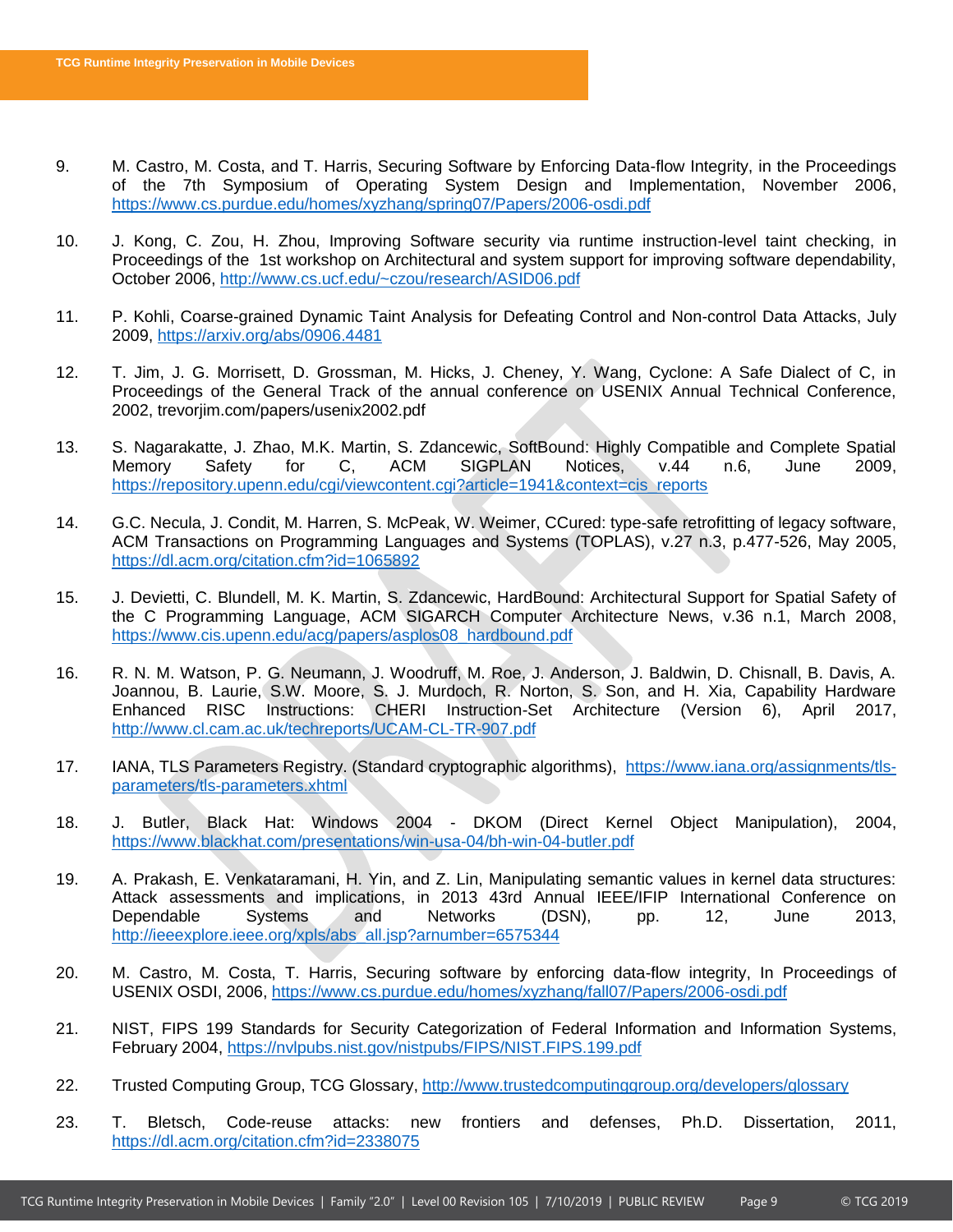- 24. F. Wang, Understanding Code-Reuse Attacks and Reducing Attack Surface, October 2017, [https://medium.com/mit-security-seminar/understanding-code-reuse-attacks-and-reducing-attack-surface](https://medium.com/mit-security-seminar/understanding-code-reuse-attacks-and-reducing-attack-surface-d7349a507dc7)[d7349a507dc7](https://medium.com/mit-security-seminar/understanding-code-reuse-attacks-and-reducing-attack-surface-d7349a507dc7)
- <span id="page-10-3"></span>25. A. Pendergrass and K. McGill, LKIM: The Linux Kernel Integrity Measurer, Johns Hopkins APL Technical Digest, vol. 32, no. 2, 2013, [https://www.jhuapl.edu/techdigest/TD/td3202/32\\_02-Pendergrass-McGill.pdf](https://www.jhuapl.edu/techdigest/TD/td3202/32_02-Pendergrass-McGill.pdf)
- <span id="page-10-1"></span>26. NIST Computer Research Security Center, Glossary,<https://csrc.nist.gov/glossary/term/SP>
- <span id="page-10-2"></span>27. Trusted Computing Group, Trusted Platform Module Library Family 2.0 Level 00 Revision 1.38, September 2016,

# <span id="page-10-0"></span>**1.3 Definitions**

| Term                   | Definition                                                                                                                                                                                                                                                                                                            | Source                                                                                                   |
|------------------------|-----------------------------------------------------------------------------------------------------------------------------------------------------------------------------------------------------------------------------------------------------------------------------------------------------------------------|----------------------------------------------------------------------------------------------------------|
| Integrity Preservation | The process and techniques for ensuring that the<br>integrity of the device is preserved while the<br>device is running. Includes enforcement,<br>assessment and remediation of integrity.                                                                                                                            | FIPS 199 Standards for Security<br>Categorization of Federal Information<br>and Information Systems [21] |
| Service Processor      | processor with isolated resources that NIST Computer Research Security<br>A<br>configures resources used by the main application<br>processor(s). The service processor does not<br>execute user-supplied software. The service<br>processor may provide other management<br>services in additional to configuration. | Center [26]                                                                                              |
| Trust                  | Trust is the expectation that a device will behave<br>in a particular manner for a specific purpose.                                                                                                                                                                                                                  | <b>TCG Glossary [22]</b>                                                                                 |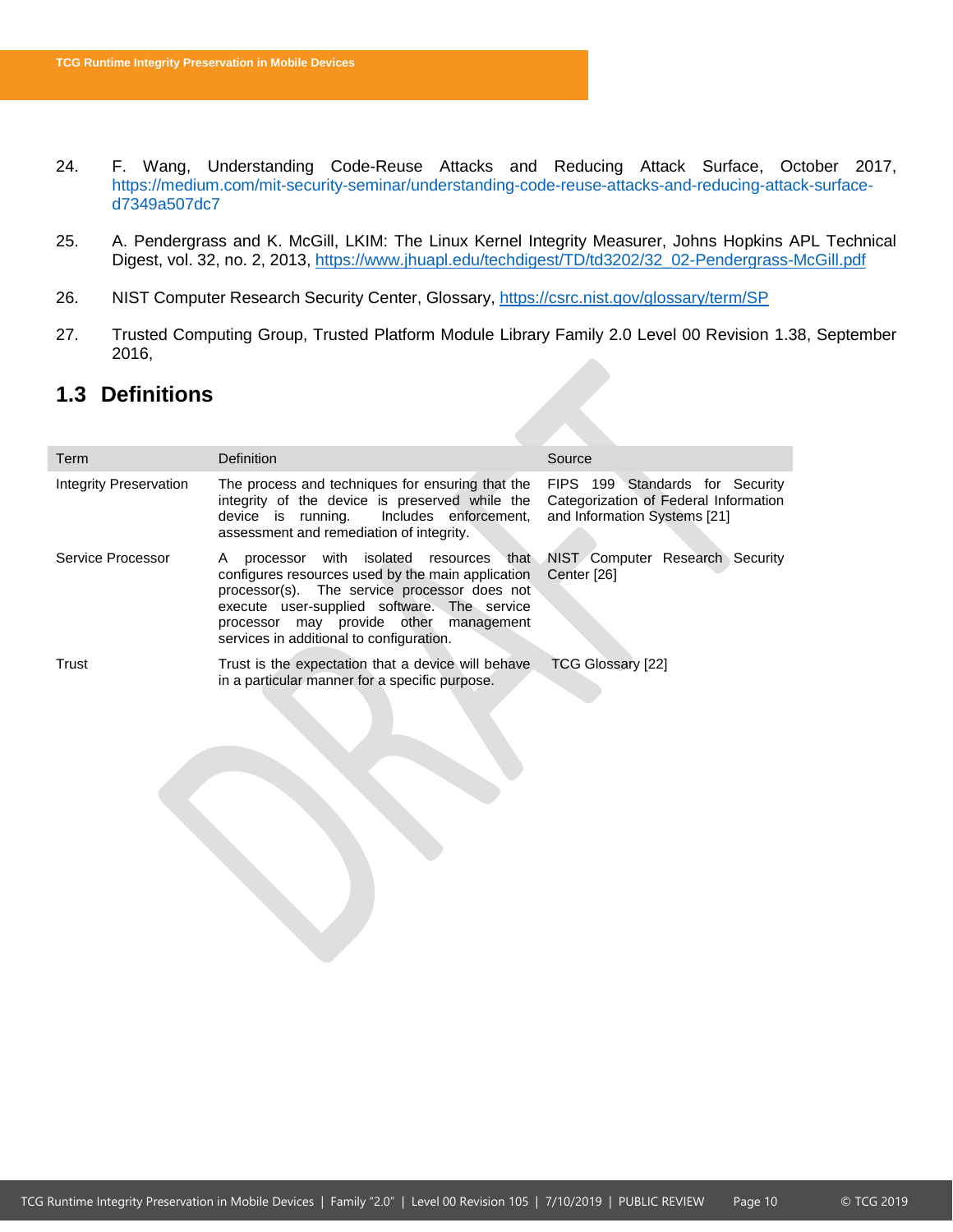# <span id="page-11-0"></span>**2 RUNTIME INTEGRITY PRESERVATION CONCEPTS**

# <span id="page-11-1"></span>**2.1 Mobile Device Integrity Goals**

The goal of runtime integrity preservation is to ensure that the device continues to behave in an expected manner following a successful secure boot. Since it is difficult to characterize the expected behavior of the device and compare expected behavior to actual behavior, this document relies on the following assumptions:

- The device executes a secure boot process, which is defined in [\[1\]](#page-8-4).
- If critical portions of the device state are preserved at runtime, the device will behave in a manner expected by the device manufacturer.

### <span id="page-11-2"></span>**2.1.1 Integrity of Reference Measurements**

Integrity assessment mechanisms compute a measurement (e.g., a secure hash) over software and/or static data objects in memory, and compare the result of these measurements against secure reference metrics to determine whether the software or data objects have been corrupted.

In order for integrity assessment mechanisms to detect corruption of data objects it is essential that the authenticity of the reference metrics be verified, and that their integrity be protected thereafter. One method to authenticate reference metrics is to verify a cryptographic signature over the reference metrics. If reference metrics are embedded within a software distribution package, then the stored reference metrics will be authenticated at boot time along with the software itself.

Reference metrics must match the software image as it exists at runtime, but the software could have been transformed when it was loaded into memory. A solution to this challenge is to have the RIP mechanism calculate fresh metrics after the software has been transformed, but before any other software is allowed to execute.

If reference metrics are stored in RAM, then the reference metrics themselves could be altered. This alteration could be prevented by appropriate countermeasures. For example, the reference metrics could be stored instead in protected storage, such as flash, kernel address space, or a TPM. Reference metrics could also be protected by cryptographic integrity checking via digital signatures or HMAC/CMAC computations.

### <span id="page-11-3"></span>**2.1.2 Identity of Protected Objects**

Cryptographic integrity protection (e.g. via digital signature or HMAC/CMAC) can be used to verify that an object has not been altered since the reference metric was calculated. However, this protection cannot guarantee that the software is in fact referencing the correct object. For example, cryptographically protected return address pointers could have been maliciously modified between function calls. A possible solution to this challenge is to embed a function identifier in the protected return address and then verify the function identifier before the return address is dereferenced.

The cryptographic integrity protection assurance of data objects depends upon proper access control for the protection keys. Only those entities that can be trusted to provide authentic data should be allowed to apply the cryptographic protection. Only trusted entities should be allowed to perform the action that is authorized when the protected data is authenticated.

#### <span id="page-11-4"></span>**2.1.3 Freshness of Integrity Assessment**

The probability of a successful integrity attack increases over time. Therefore, the highest assurance of mobile device integrity immediately follows an integrity assessment. Calculating integrity metrics consumes mobile device resources, including power, bus bandwidth, and possibly processor cycles. This mobile device resource consumption can be mitigated by reducing the frequency of integrity assessment. The freshness of the integrity assessment is a matter of system policy. The need for integrity assessment freshness could be more critical for certain mobile devices or certain sensitive operations.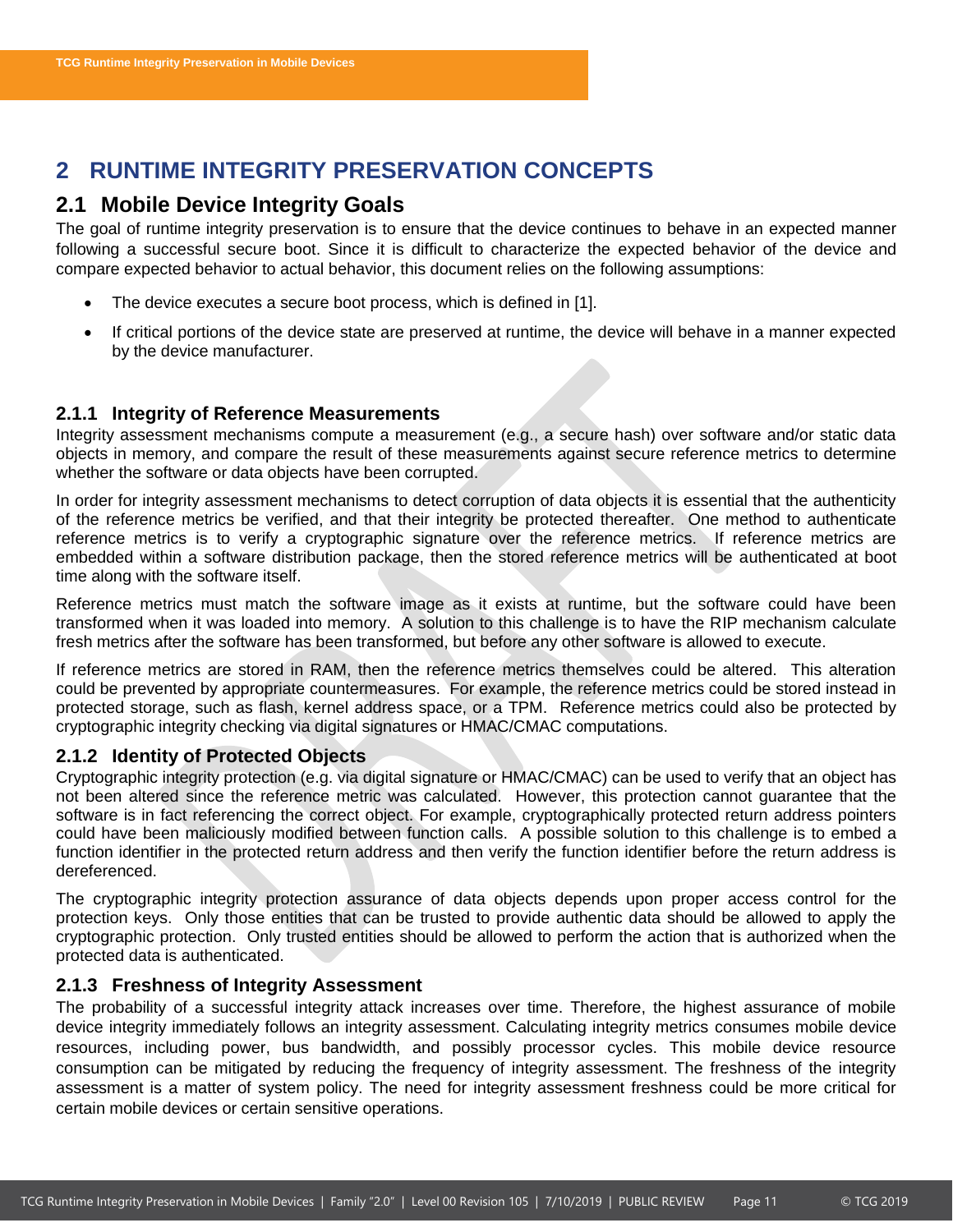# <span id="page-12-0"></span>**2.2 Mobile Device Integrity Preservation**

A device transitions through several phases to reach an operational state. Operational state is defined as the condition in which the device is ready for its intended purpose. The pre-boot phase begins with initial firmware execution on the device, which might perform various hardware health checks and hardware configuration actions. The boot phase can invoke device support firmware and the bootloader. The bootloader loads runtime system software such as a hypervisor or Operating System (OS) kernel. From this point onward, the runtime system software controls the state of the device and further software execution.

#### <span id="page-12-1"></span>**2.2.1 Pre-boot Integrity**

Pre-boot integrity refers to the integrity of the mobile device prior to the boot of one or more of the main runtime processors. This phase includes the period when the SoC is completely powered down (except perhaps a coin cell battery to run a small amount of logic, such as the real time clock and monotonic counters), the period when the SoC is in an offline mode (network interfaces are not active and service processor is not running), and the period when a service processor is running but the main processor is not.

The integrity of the runtime system might be dependent on the pre-boot integrity of certain elements of the system, such as the configuration of non-volatile storage in ROM, flash, fuses, or state-retention registers. Unauthorized modification of these elements prior to boot can subvert the security of the boot process.

### <span id="page-12-2"></span>**2.2.2 Boot-time Integrity**

At power-on-reset, the mobile device begins executing firmware from a Boot ROM or secure flash memory. The firmware is integrity protected by the immutability of the ROM or secure flash memory. Using an integrity-protected signature verification key, the firmware verifies the signature over the boot image that will be executed next. If the signature is correct, the boot ROM firmware initiates execution of that boot image. That boot image then verifies the signature over one or more additional blocks of software using the same public key or other integrity-protected public keys. If any of these checks fail, the mobile device enters a remediation mode, or returns to the reset state [\[1\]](#page-8-4)

#### <span id="page-12-3"></span>**2.2.3 Load-time Integrity**

Before software is executed on a mobile device, it must be loaded properly. Usually, the software is available in persistent storage, such as a hard-drive or flash-chip. The loading of the system software is initiated by boot software. In the Secure Boot process, the integrity and authenticity of loaded software is verified before it is allowed to execute. Once the OS has been loaded, it typically manages the loading of application software. The OS verifies the integrity of the application software and transforms it into a ready-to-run state (e.g., resolving dynamic library links).

#### <span id="page-12-4"></span>**2.2.4 Run-time Integrity**

Runtime integrity preservation protects security-critical portions of the mobile device state during execution. Runtime integrity preservation requires appropriate integrity measurement and assessment of security-critical components. Identifying the relevant security-critical portions of the mobile device is an important aspect of runtime integrity preservation. In addition to software, data, such as policies, credentials and configuration files, can affect the security of the mobile device at runtime.

Due to the large number of potential attacks, no one solution by itself can ensure system integrity. Multiple technologies are necessary to ensure resilience despite the spectrum of runtime integrity attacks. These technologies can enable the assessment of integrity violations, allow integrity recovery following a detected integrity violation, or increase resistance to integrity violations. The TCG Cyber Resilient Technologies workgroup focuses on supporting system resilience.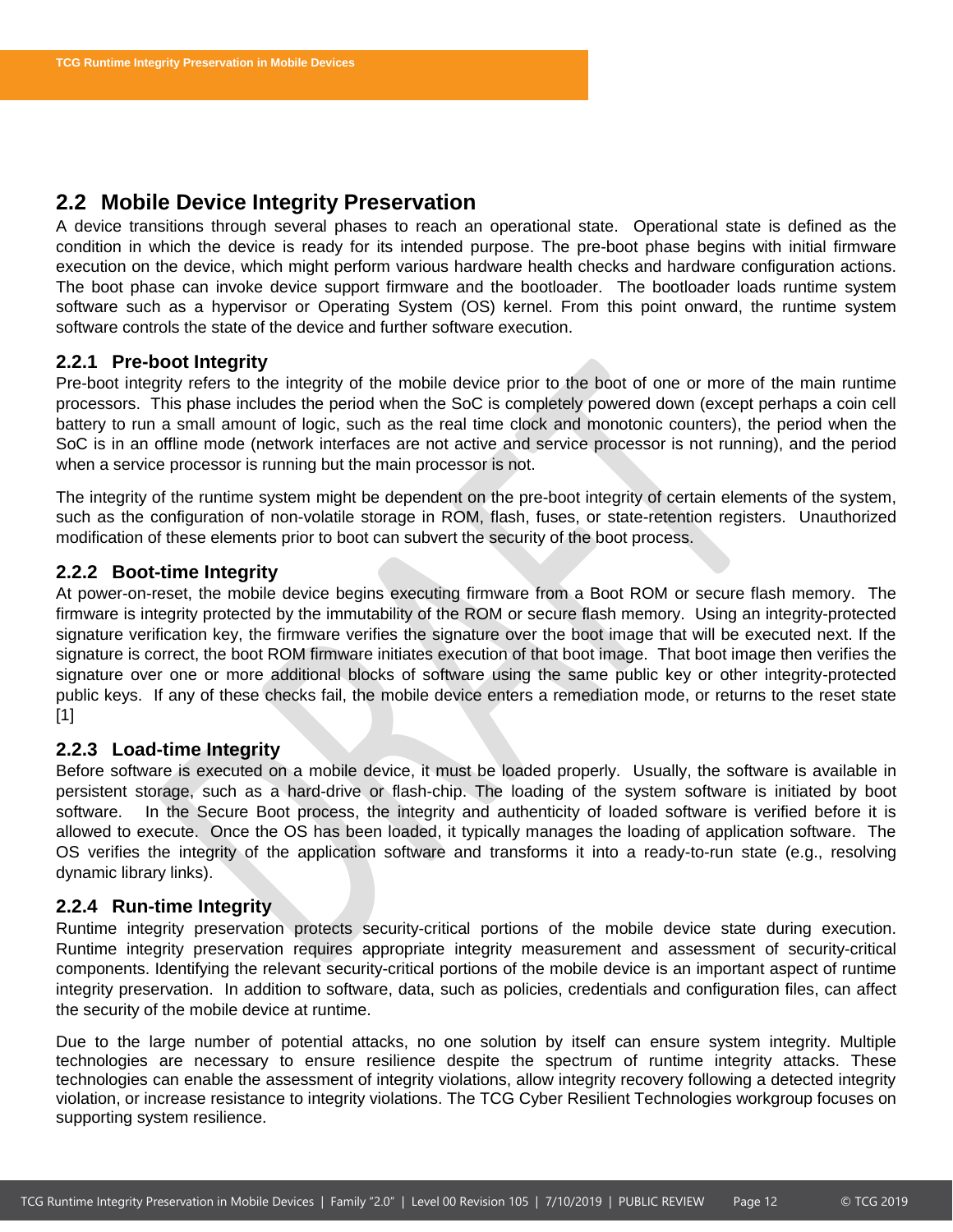# <span id="page-13-0"></span>**3 RUNTIME INTEGRITY PRESERVATION (RIP) MECHANISMS**

The following subsections describe a variety of runtime integrity preservation mechanisms. These mechanisms are examples of existing techniques, but they are not exhaustive. Any runtime integrity preservation techniques that follow the recommendations in Section 5 are considered valid implementation choices.

Some mobile devices incorporate a service processor that provides management services to the main processor cores, such as initialization, integrity checking, mobile device management, and system update. The service processor operates in an isolated environment and manages the configuration of the other processor(s). As a result, the service processor is a natural candidate for performing runtime integrity checks on the other main processors' software images. Some runtime integrity preservation mechanisms can leverage a service processor if available. However, since the service processor often can read and modify most of the mobile device resources, the integrity of the service processor itself is critical.

Static integrity mechanisms preserve the integrity of the mobile device's static state, e.g. the configuration files, software and other static data. Dynamic integrity mechanisms verify that the dynamic state of the mobile device falls within expected parameters. Static and dynamic runtime integrity protection mechanisms are complementary. Static integrity assessment and remediation ensure the integrity of software and additional information embedded in the software image that can be used for dynamic integrity mechanisms. Dynamic integrity is necessary to assess and remediate attempts to modify data or control state.

# <span id="page-13-1"></span>**3.1 Static Integrity Mechanisms**

Static integrity mechanisms contribute to the preservation of the integrity of critical portions of the mobile device state.

### <span id="page-13-2"></span>**3.1.1 Static Integrity Enforcement**

Some RIP techniques provide static integrity protection of data. In other words, the techniques explicitly prevent the compromise of protected components.

#### **3.1.1.1 Immutable Mobile Device Resources**

One technique for enforcing integrity at runtime is to employ immutable mobile device resources, e.g., hardware or Read-Only Memory. Strict immutability is the safest way to preserve the integrity of mobile device resources. One approach to prevent modifications is to store software in ROM, however this mechanism is only practical for certain specialized software, such as boot software or integrity assessment software. A more flexible, but more complex approach, is to constrain the modifications that are made to software storage areas. For instance, software can be loaded into RAM at boot time under the control of integrity-protected software, and then, the ability to write to RAM would be disabled until the next power cycle.

However, often even nominally "immutable" resources are actually mutable under certain conditions. For one example, ROM can have patch hardware that allows certain subsets of ROM memory locations to be modified to correct firmware bugs. For a second example, the state of a fuse bank can be buffered in flipflops, and the state of these flipflops can be alterable, even if the fuse bank is not. In each of these cases, it is the responsibility of access control mechanisms to prevent unauthorized modifications of these resources and thereby preserve the inherent integrity. The nature of these access control mechanisms is out of scope for this document.

#### **3.1.1.2 Bulk Storage Integrity**

Another technique for enforcing integrity at runtime is through the use of an integrity-protected bulk storage device. The TCG Storage Work Group focuses on specifications for security services on dedicated storage systems. One objective of the TCG Storage Work Group is to develop specifications and practices for defining the same security services across dedicated storage controller interfaces, including but not limited to ATA, Serial ATA, SCSI, FibreChannel, USB Storage, IEEE 1394, Network Attached Storage (TCP/IP), NVM Express, and iSCSI. Storage systems include disk drives, removable media drives, flash storage, and multiple storage device systems. The TCG Storage Security Subsystem Class: Opal Specification [\[3\]](#page-8-5) provides detail on the use of a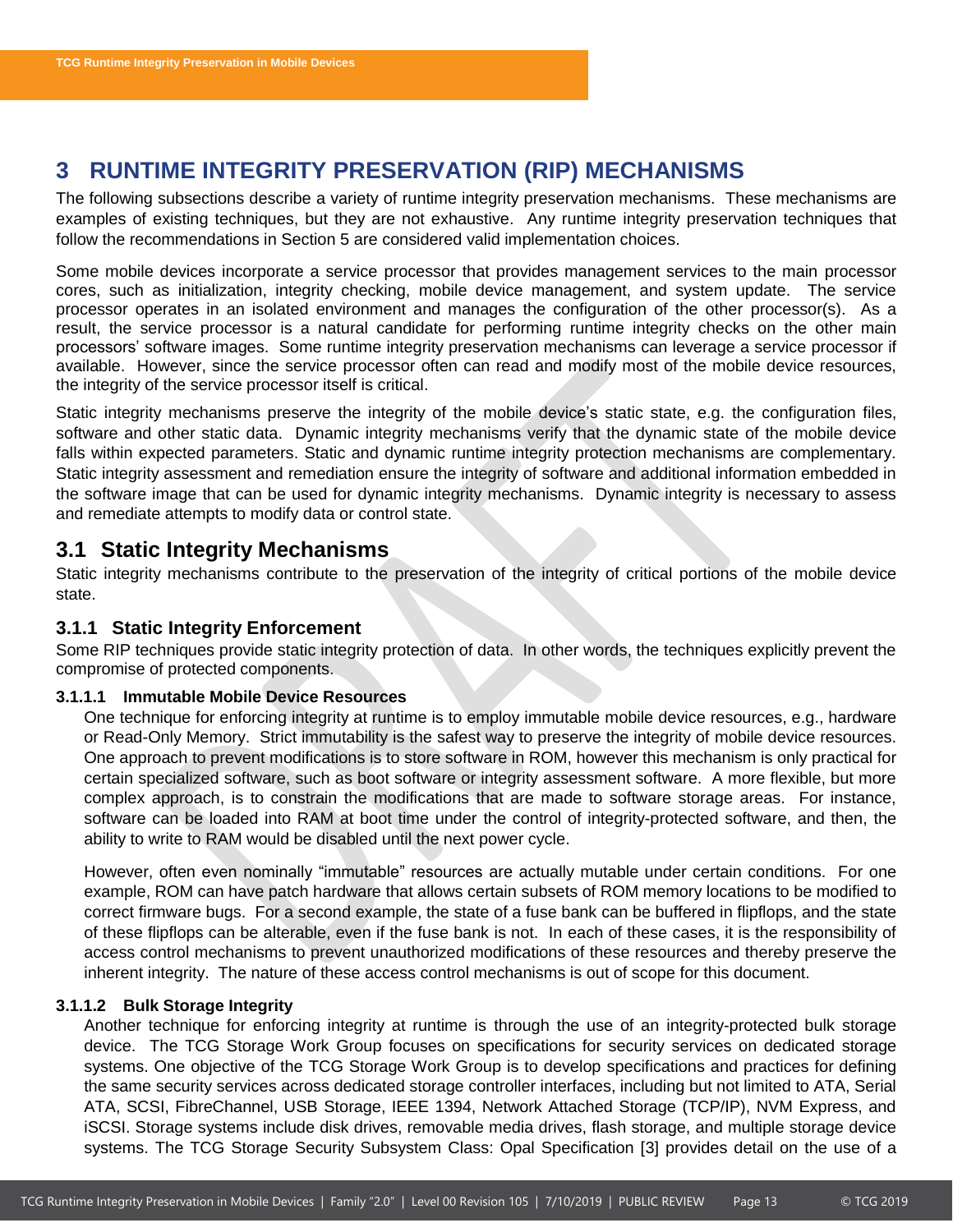Storage Device in a trusted platform (including mobile devices), including storage integrity use cases and capabilities.

#### **3.1.1.3 Stored Data Protection**

A common technique for ensuring the integrity of data and software in memory is to implement a hardware lock that, when set, prevents any write operations to a specific area of RAM. This technique can be used to ensure that data or software loaded by the boot software remains immutable during mobile device execution until the next power cycle.

A similar hardware lock could be used to prevent read operations. This technique can be used to allow boot software to read secret data from ROM, but prevent software that runs after boot time from obtaining the secret data. A use case for this read-lock mechanism is protection of a private or symmetric cryptographic key used during mobile device provisioning.

Another hardware lock could be used to protect data encrypted with the mobile device storage key. This technique allows boot software to encrypt data that cannot be later decrypted once the boot software has set the hardware lock. Further, if the data is encrypted with an algorithm that appends a cryptographic signature, then later software cannot encrypt data that spoofs the boot software.

#### **3.1.1.4 Data Execution Prevention**

Data Execution Prevention (DEP) is a hardware mechanism for enforcing an execution permission policy for memory pages. When the OS kernel loads software into a memory page the kernel sets a hardware flag that identifies the page as executable. If a processor tries to fetch instructions from a memory page that is not flagged as executable, an exception is generated and the program is terminated. This mechanism prevents integrity compromise by misusing valid portions of an image.

#### **3.1.1.5 Canary Values**

The use of canary values is a software-based bounds-checking mechanism for preventing the exploitation of buffer overflows. Typically, this mechanism is implemented within the compiler. The compiler places a canary value in-between buffers and control data, and adds check routines that are invoked before accessing the control-data. If an inserted canary value changed from the expected value, the program is terminated.

#### <span id="page-14-0"></span>**3.1.2 Integrity Assessment**

Runtime integrity assessment is the process of determining whether the security-critical portions of the system state are consistent with their expected values. In many cases, this is the state that was established at boot time. This boot-time state includes the system configuration and the software and data that are loaded during the boot process. In order to detect changes from the expected security-critical boot-time state, the RIP mechanism must have reliable measurements of this security-critical boot-time state.

Note that certain variations of the boot-time state are expected and permissible:

- Data areas will change state during the execution of the system software and application software
- The operating system can load additional applications after boot-time.
- Changes to the hardware configuration can occur as flash cards are inserted or removed during runtime.

In most cases integrity assessment will be limited to those portions of the state that are expected to remain constant following boot. In some cases, the mobile device can operate in different modes, and portions of the mobile device state can be dependent on the mode. The integrity assessment mechanism would need to be aware of the mobile device's current mode and use the appropriate integrity reference metrics.

If the integrity assessment detects a deviation from the expected state, one or more remediation actions should be initiated.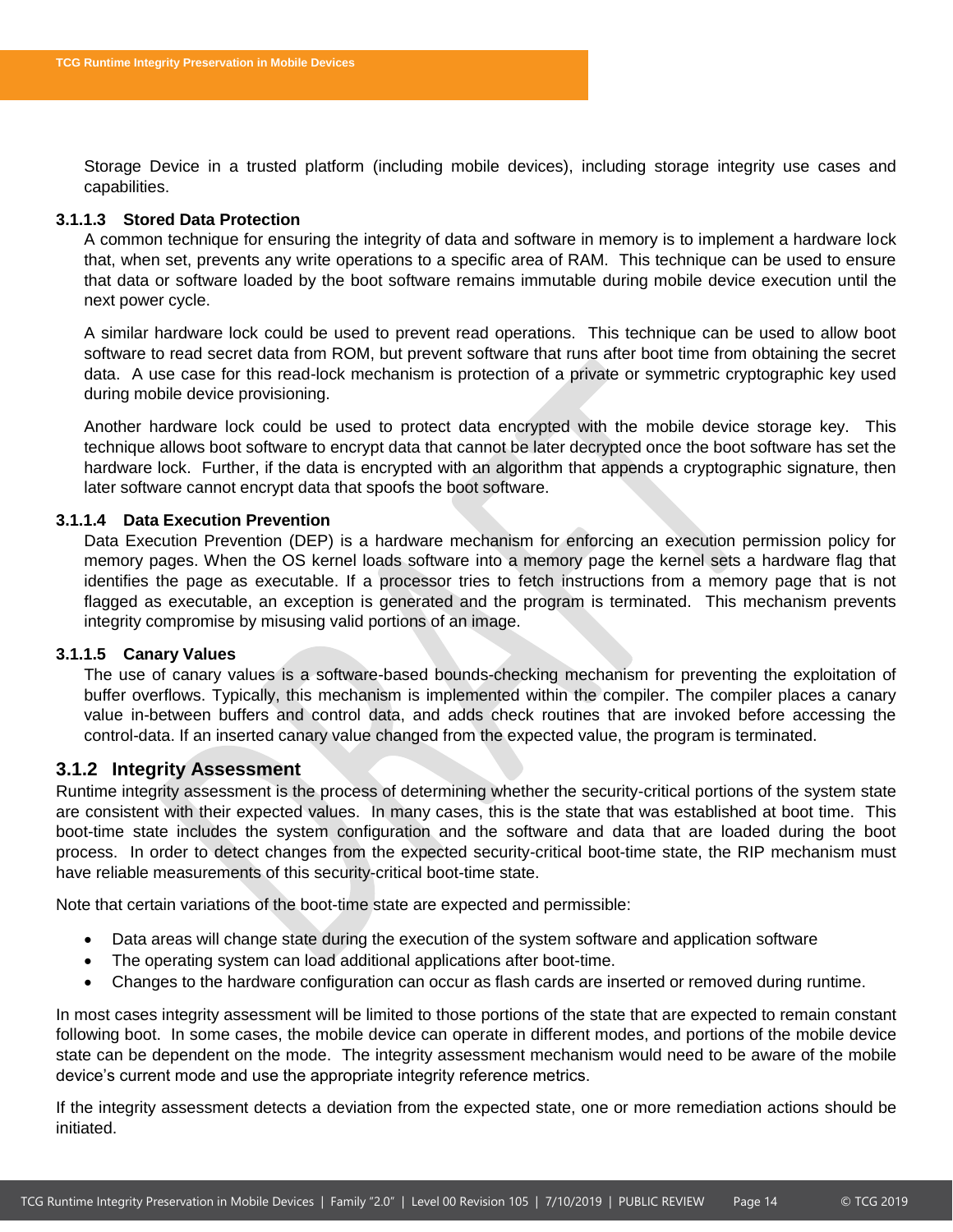The following subsections describe examples of integrity assessment metrics. Any of these techniques can be applied in combination. That is, one mechanism might be used for integrity checking software that performs integrity checking of other software and data, resulting in a hierarchy of integrity checking mechanisms.

#### **3.1.2.1 Protected Copy of Image**

If there is a copy of the software/data image in protected storage (e.g. ROM, access-controlled flash memory), the image in RAM can be periodically compared byte-by-byte with the protected copy during runtime. Similarly, subsets of the image can be compared this way.

#### **3.1.2.2 Protected Hash of Image**

A hash can be computed over a trusted image or critical portions and stored as an integrity-protected reference metric in protected storage. During runtime, the RIP mechanism can compute the hash over the integrityprotected portions of the runtime image and compare the newly-calculated hash with a protected reference hash.

#### **3.1.2.3 HMAC/CMAC Portions of Image**

Critical software and data can have HMAC/CMACs embedded in the image. These HMAC/CMACs could be generated at compile time or at link time. Periodically, the RIP mechanism could randomly select a portion of the image, compute the HMAC/CMAC over that portion, and compare the computed HMAC/CMAC with the embedded HMAC/CMAC.

#### **3.1.2.4 Watchdog Timers**

Watchdog timers can be used to support integrity assessment (and also remediation). Once started, a watchdog timer increments or decrements at regular intervals until the count reaches a predefined value, at which point the timer expires. When the timer expires, some action is initiated to assess integrity. In this way, a watchdog timer can detect and limit the impact of integrity compromise. However, it cannot prevent compromise.

There are several cases in which a watchdog timer is particular useful:

- 1. A procedure with a known execution time: The timer would start at the initiation of the procedure and expire at the predicted time when execution is expected to terminate. This would detect "hung" or "runaway" conditions.
- 2. Software response to a hardware event: The watchdog timer would start when the hardware event was detected, and the software that responds to the event would turn off the timer before it expires. The hardware event could be an interrupt request initiated by a security sensor (e.g. voltage out of range, temperature out of range), or it could be a software-initiated action such as a request to a hardware security module. If the expected response did not occur before the timer expired, software would be notified.

When the watchdog timer expires, the remediation action is a matter of mobile device security policy. If the mobile device has a service processor or other isolated processing element, it might be possible to perform remediation actions on a subset of the mobile device state.

#### <span id="page-15-0"></span>**3.1.3 Integrity Remediation**

After an integrity compromise has been detected, it is generally unsafe to continue normal mobile device operation until the compromise has been remedied. The appropriate remediation actions for a given scenario are a matter for the mobile device security policy. Possible remediation actions include rebooting the mobile device or attempting to restore the expected state of the mobile device while it continues to operate. The RIP remediation mechanisms ensure that the remediation actions specified by the mobile device security policy are initiated, and that any failures in remediation actions are handled appropriately. This policy can be very simple (e.g. one remediation action in all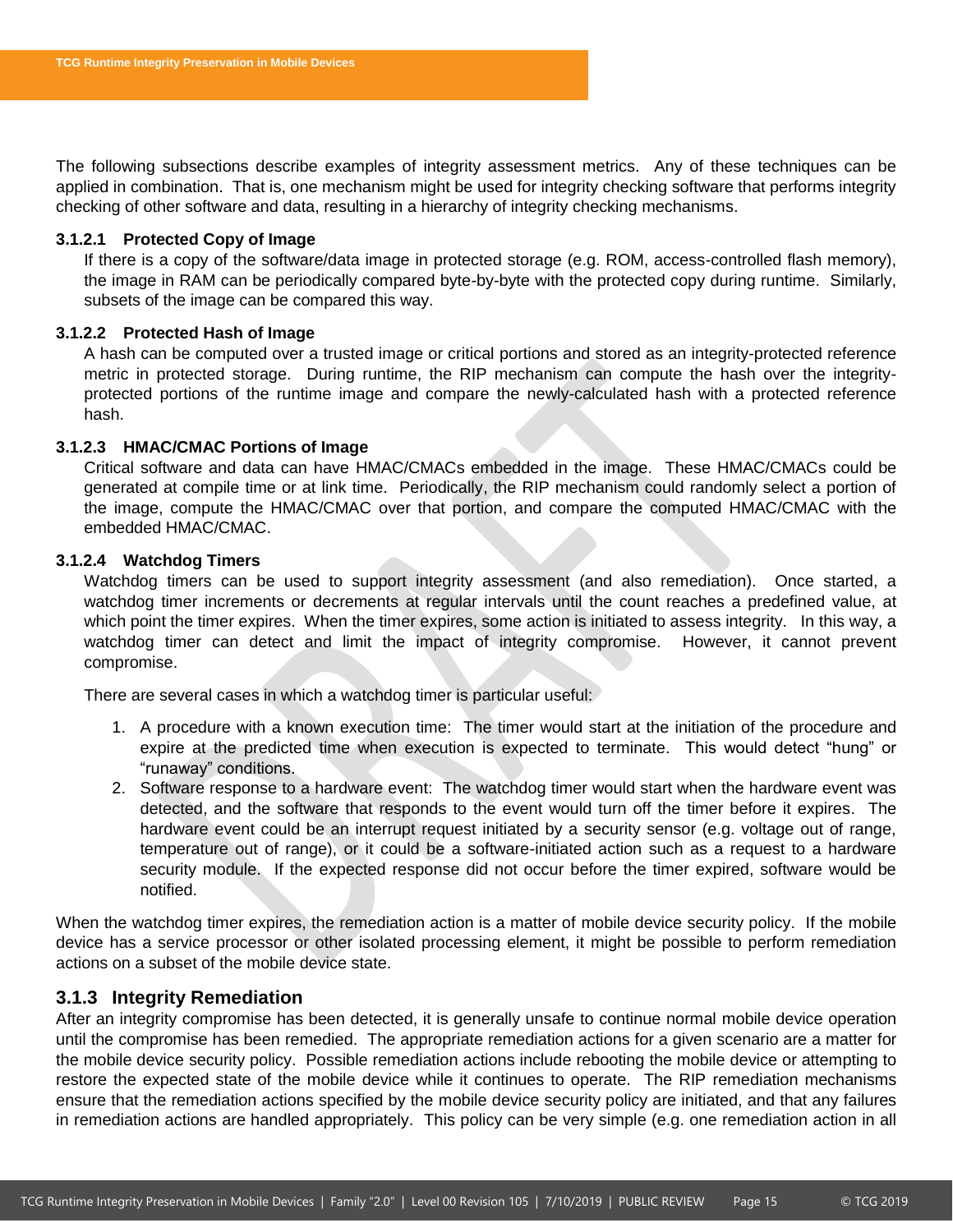cases) or it can be complex (e.g. different remediation actions for different cases). The following are examples of remediation mechanisms.

#### **3.1.3.1 Reboot**

A simple remediation technique is a full reboot of the mobile device without any attempt to preserve the context of the mobile device. The integrity of the mobile device is restored via the normal secure boot process. In mobile devices that incorporate two or more processors it might be possible to reboot the processor that experienced an integrity failure without rebooting the mobile device. For example, a discrete TPM [\[27\]](#page-10-2) could be left running to preserve data objects in secure storage.

#### **3.1.3.2 Reload a Subset of Software**

If it is possible to identify the particular software or data object whose integrity has been compromised, then that data object could be restored without rebooting the mobile device. For example, if integrity is assessed in a hierarchical fashion, an integrity failure can be detected at higher levels of the hierarchy while lower foundational levels are uncorrupted. In these cases, the remediation action can address higher-level objects.

#### **3.1.3.3 Special Case: Inter-device Transaction Remediation**

More complex remediation actions might try to preserve the context of certain operations that were active at the time that the integrity compromise was detected. For instance, if two devices have entered into a transaction (e.g. a sales transaction), both devices should be notified if the integrity state of either device is compromised during the transaction. In that event, application-specific software on both devices can take actions to back out of the transaction.

### <span id="page-16-0"></span>**3.2 Dynamic Integrity Mechanisms**

Many of the concepts that apply to static integrity enforcement also apply to dynamic integrity enforcement. However, dynamic integrity mechanisms can only address the integrity of the dynamic state of the mobile device during runtime.

#### <span id="page-16-1"></span>**3.2.1 Control Flow Integrity**

Control Flow Integrity (CFI) mechanisms protect running software from unintended or malicious modifications that would subvert its control flow [\[4\]](#page-8-6). These modifications are known as control-data attacks – often called Code Reuse Attacks. The control flow is subverted by exploiting vulnerabilities inside the software (e.g. stack or heapbased buffer overflow [\[12\]](#page-9-2) or underflow) that allow the manipulation of control-data such as a branch target (i.e. a function pointer). This manipulation enables the adversary to execute/reuse code or portions of code in unintended ways [\[23,](#page-9-3) [24\]](#page-9-4). Consequently, the goal of CFI is to prevent the execution of unintended/maliciously-altered execution flows and, thus, prevent control-data attacks [\[13\]](#page-9-5). This goal can be achieved by preventing the initial modification itself [\[7\]](#page-8-7) or by preventing the execution of the malicious modification. Typically, the types of CFI mechanisms include hardware-enforced (e.g. shadow-stacks, pointer-authentication), software enforced by applying self-checking code (e.g. branch-target tracking), or a combination of both.

Conceptually, CFI is divided into forward-edge [\[5\]](#page-8-8) and backward-edge [\[6\]](#page-8-9) protection policies. Both involve an analysis of the software's Control Flow Graph (CFG) to distinguish between valid and invalid branch-targets. Typically, forward-edge protection is implemented via compiler-generated checks inserted into the code. If a control flow transition is found that deviates from the intended CFG, the program is terminated. Forward-edge protection is currently implemented in some products.

Backward-edge transitions follow specified call conventions and processor behavior and are thus usually suitable for hardware enforcement techniques. One mechanism for backward-edge protection is Pointer Authentication [\[8\]](#page-8-10). When the processor executes a function call, a cryptographic signature, called a PAC (Pointer Authentication Code), is appended to the return address pointer. The PAC is then verified whenever a protected pointer is dereferenced. If the verification is successful, then program execution continues, else the processor traps to an integrity error handler.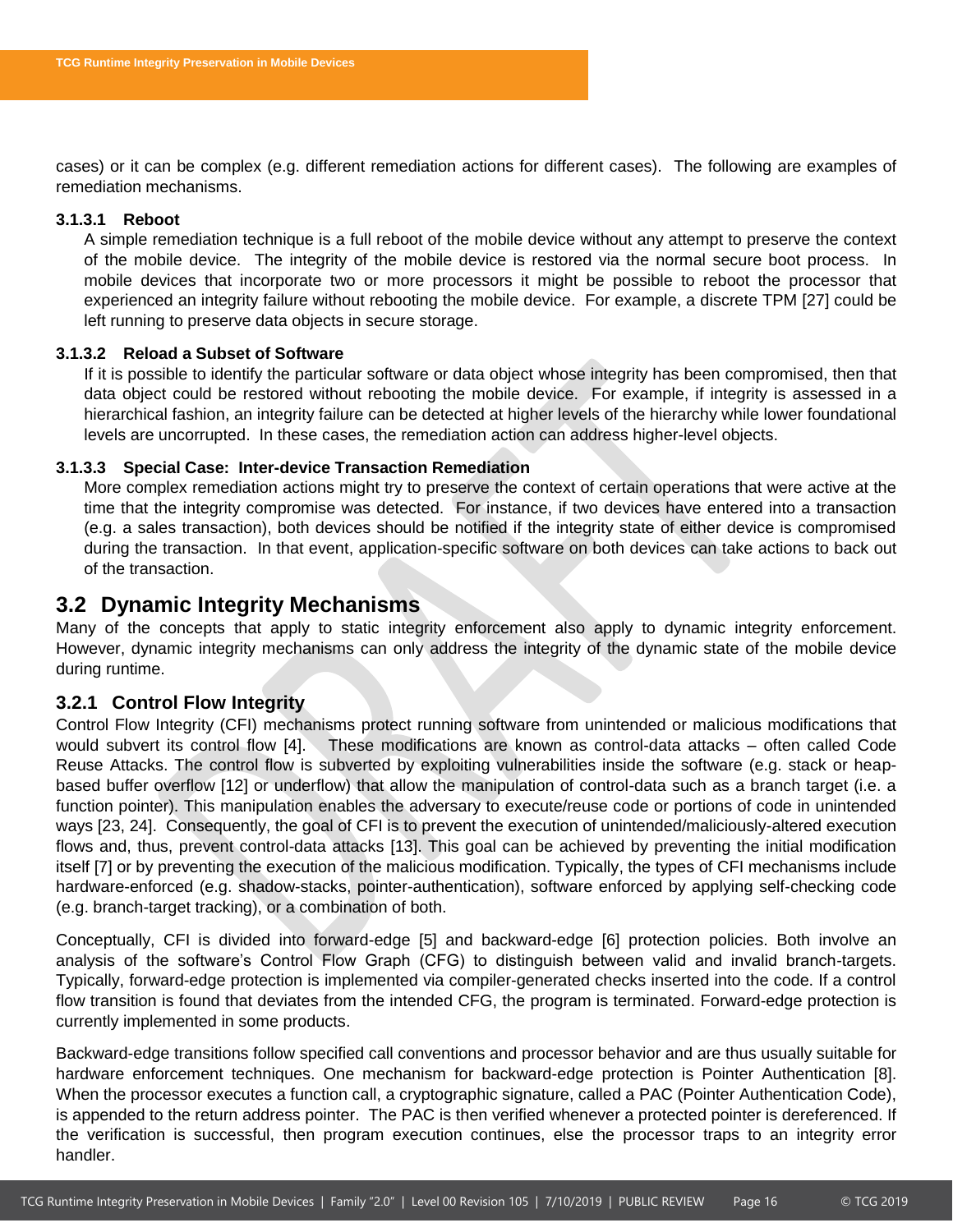Control-data attacks are almost always only the initial attack to a system, enabling further compromise. One major use-case for these attacks is to disable memory protection technologies such as Data Execution Prevention (DEP). This can facilitate easier exploitation and more persistent modification of the system. Once DEP is disabled, the code can be corrupted and remain active on a system until the afflicted system component is terminated. In particular, in cases where the OS kernel is attacked, the system is compromised until rebooted. For this reason, additional measures should be applied to prevent the execution of maliciously modified code or to detect that a system or component was compromised, in order to trigger additional remediation actions. There already are advanced integrity assessment solutions that detect integrity compromises of OS code and even OS configuration when the code itself is not corrupted [\[25\]](#page-10-3).

#### <span id="page-17-0"></span>**3.2.2 Data Flow Integrity**

Similar to CFI, Data Flow Integrity (DFI) protects software execution flows and enforces a runtime-policy that prevents malicious attacks leveraging of the program's CFG. These attacks are called non-control data attacks, and their major distinction from control-data attacks is that they limit themselves to the modification of data only. No code pointers are modified. In general, different security-critical data structures are subject to non-control data attacks, such as configuration data, user input data, user identity data, and decision-making data. Passwords and private keys, randomized values or system call parameters are also potential targets for non-control-data attacks.

Systematic manipulation of the non-control data can lead to confidentiality leaks, privilege escalation attacks, or arbitrary code execution. These outcomes are made possible by intelligent manipulation of data used in different control-structures such as if-statements, loops or assignments. In contrast to control-data attacks, only legitimate execution flows are used.

There have been different non-control-data attacks in the past. Root-kits that target the OS kernel often rely on systematic manipulation of data-structures. One prominent example in this regard is process-hiding, which refers to making a malicious user-space process invisible or seemingly benign to the user and administrator of a system to avoid its detection [\[18,](#page-9-6) [19\]](#page-9-7).

DFI protects against non-control data attack exploitation techniques during runtime. Two countermeasures are available for use in implementing a DFI policy; Data Flow Graph DFG [\[9\]](#page-8-11) and Dynamic Taint Analysis (DTA) [\[10,](#page-9-8) [11\]](#page-9-9). These two approaches are similar to CFI methods, but in this case the data flow is monitored instead of the control flow. In principle, both approaches model legitimate data transitions and detect deviation from these models. Both solutions induce high overhead. At time of writing, these approaches are active areas of research.

#### <span id="page-17-1"></span>**3.2.3 Memory Corruption Prevention**

Control-data and non-control-data attacks always rely on an initial exploitation to subvert or leverage the control-flow of software. CFI or DFI policies do not prevent the initial exploitation of a vulnerability, e.g. overflow a buffer to write arbitrary values to memory; instead they employ mechanisms to detect or prevent execution after the initial attack. Memory Corruption Prevention establishes policies that prevent the initial attack, i.e., corruption of relevant control or non-control-data structures. Consequently, without the initial memory corruption, the actual attack does not occur.

Unmanaged programming languages, such as C or C++, that do not enforce strict bounds-checking on memory operations and pointer-dereferencing policies, are particularly susceptible to memory corruption. There are various software or hardware countermeasures that can reduce these vulnerabilities in unmanaged programming languages. Typically, hardware implementations provide significantly higher performance and security guarantees. Software-based techniques originate from concepts for type-safe C [\[14\]](#page-9-10). For instance, several existing products implement fat-pointers that, in addition to a normal address pointer, contain meta-data used for enforcing boundschecking that provides full or partial spatial memory safety. Hardware-based countermeasures are also available, for instance Hardbound [\[15\]](#page-9-11) and, most recently, CHERI [\[16\]](#page-9-12). CHERI implements strict bounds-checking on the basis of introduced capabilities and further enhances the protection of arbitrary data-structures in memory.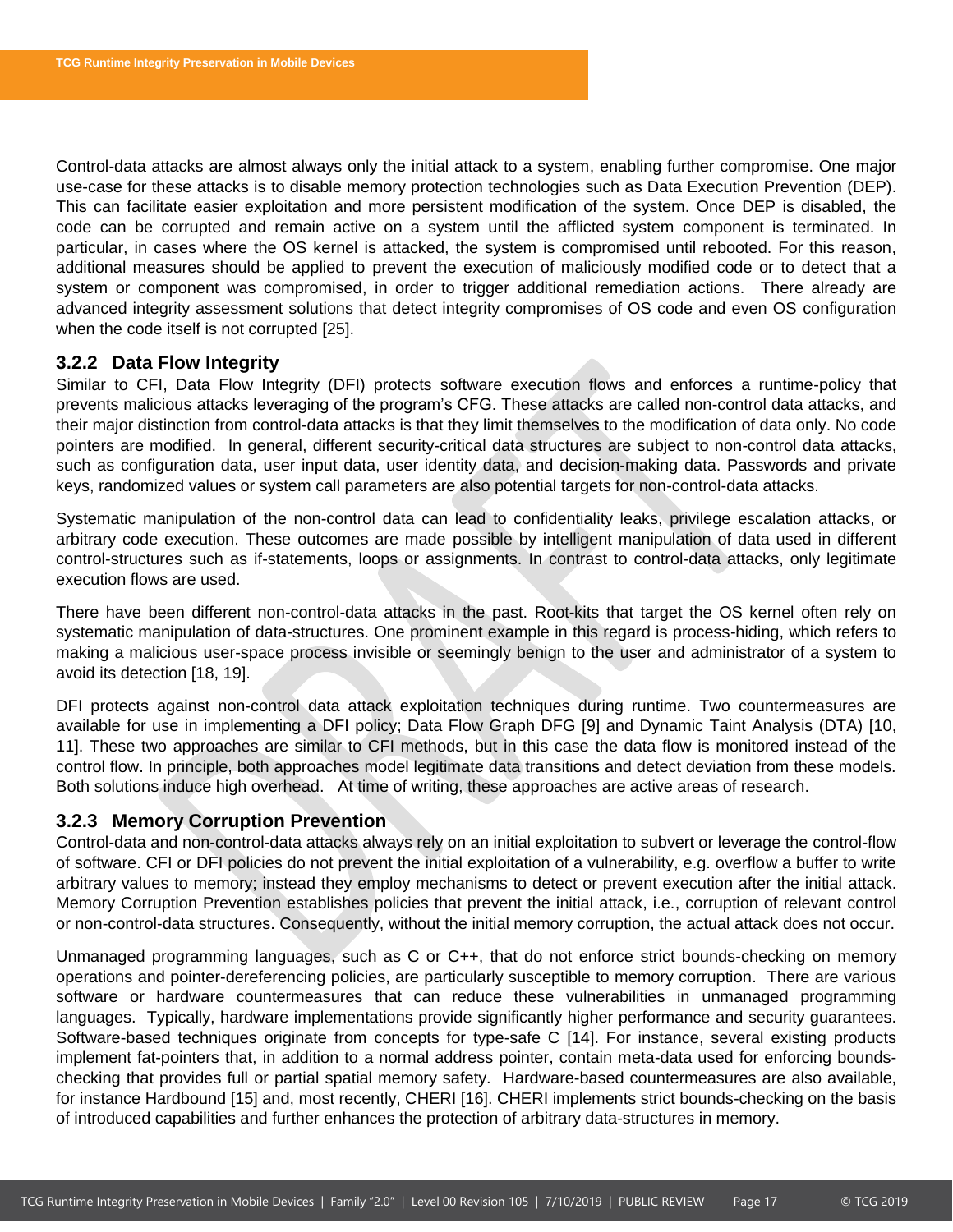# <span id="page-18-0"></span>**4 RUNTIME INTEGRITY PRESERVATION RECOMMENDATIONS**

This section lists recommendations for RIP. The tags (e.g., "def\_auth\_state") used below are for convenience of the reader and allow backward references from a given recommendation/rationale to a previous one. This list of recommendations is designed to consider all of the runtime integrity mechanisms described above in section [3.](#page-13-0)

# <span id="page-18-1"></span>**4.1 Recommendations for RIP Security Policy**

- Recommendation [def\_auth\_state]: The manufacturer of a mobile device should provide an unambiguous definition of valid mobile device runtime states and the entities authorized to update these state definitions.
	- $\circ$  Rationale [def\_auth\_state]: The secure boot process ensures that the mobile device is initially in an authorized runtime state. However, following secure boot, the mobile device will modify data areas as software executes. Some mobile devices might allow firmware over-the-air updates that modify the system software. Most mobile devices allow application software to be loaded and executed at runtime. The RIP mechanisms must take into account which of these state modifications are permissible, so the mechanisms can determine when the mobile device's runtime integrity has been compromised.
- Recommendation [resp\_policy]: The manufacturer of a secure mobile device should specify the appropriate responses to detection of each runtime integrity compromise in a RIP Security Policy.
	- Rationale [resp\_policy]: If an RIP mechanism detects a compromise of the mobile device's runtime integrity, then the RIP mechanism can initiate remediation actions. For example, in some cases, these actions might involve requesting that the operating system terminate a process. In other cases, the mobile device can be reset.

### <span id="page-18-2"></span>**4.2 Recommendations for Pre-boot Integrity**

- Recommendation [rip\_preboot]: The mobile device architecture and implementation should protect RIP mechanisms both prior to and during boot either by:
	- Inherent integrity protection (e.g. implemented in ROM or other immutable hardware); or
	- Explicit integrity protection (e.g. measured boot with RoT-based validation).
	- o Rationale [rip\_preboot]: If the RIP mechanisms are not integrity protected prior to and during boot, then there cannot be any assurance that the mobile device state is integrity protected. The RIP mechanisms can be implemented hierarchically, with each RIP mechanism layer protected by the layer below. This hierarchy is protected by an inherently integrity protected layer.

# <span id="page-18-3"></span>**4.3 Recommendations for Runtime Integrity Enforcement**

- Recommendation [preserve\_policy]: The mobile device should incorporate mechanisms that preserve the integrity of the mobile device firmware and software in accordance with mobile device security policy.
	- $\circ$  Rationale [preserve\_policy]: Although the initial state of the mobile device is ensured via Secure Boot, various malicious attacks or software or hardware flaws could later compromise the mobile device's runtime state. Runtime integrity preservation mechanisms provide countermeasures that protect mobile device integrity following Secure Boot.
- Recommendation [preserve\_rots]: The mobile device should protect the runtime integrity of RoTs.
	- o Rationale [preserve\_rots]: See Rationale [preserve\_policy].
- Recommendation [protect\_pe]: RIP mechanisms outside the Protected Environment (PE) should protect the integrity of the entire PE firmware as well as code, runtime data, and trusted applications in the PE.
	- $\circ$  Rationale [protect\_pe]: The mobile device can include RIP mechanisms outside the PE (for example hardware or microcode) to enforce the integrity of the PE.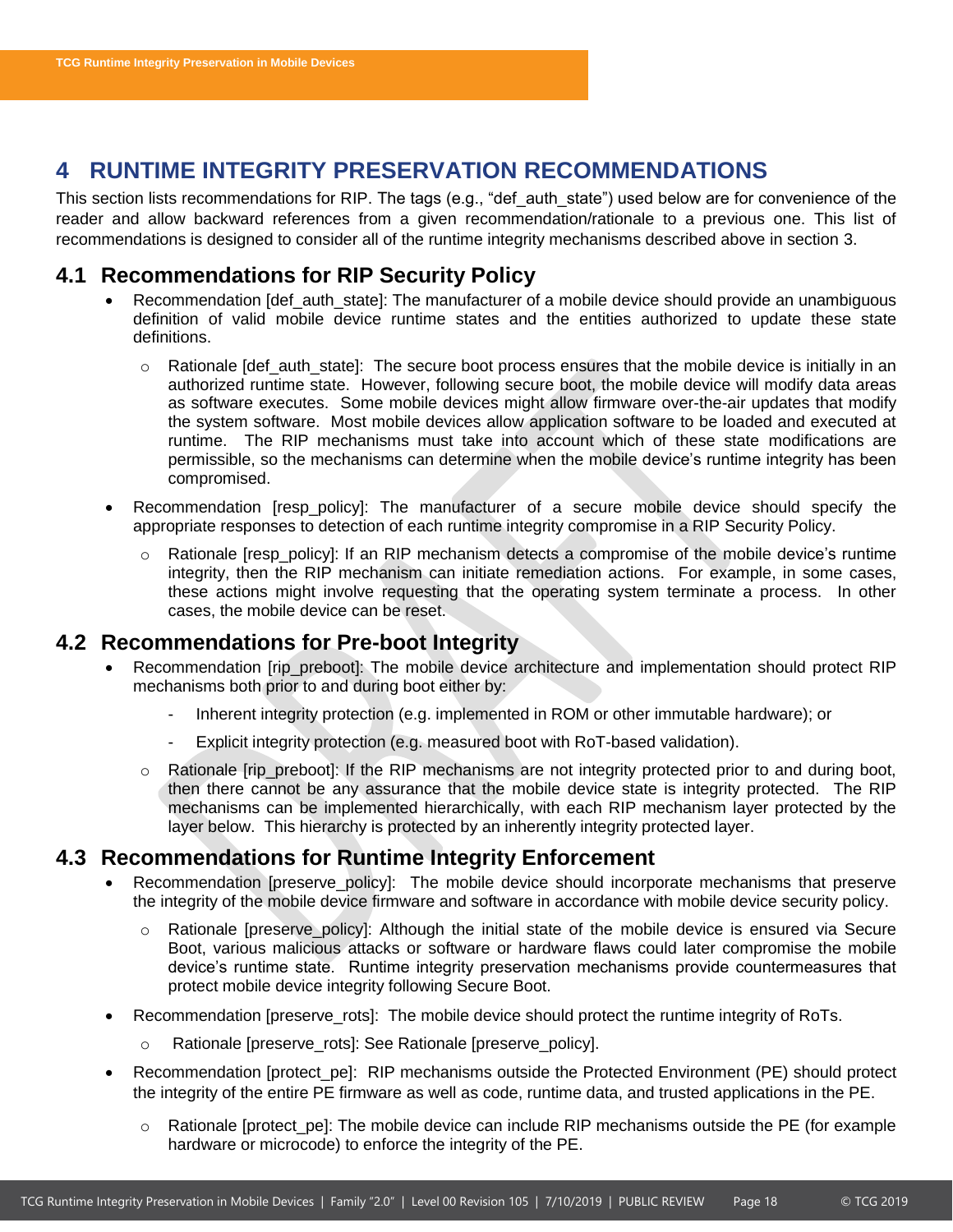- Recommendation [protect\_rip]: The mobile device architecture and implementation should protect the integrity of the RIP mechanisms from untrusted software or hardware.
	- o Rationale [protect\_rip]: See Rationale [protect\_pe].

# <span id="page-19-0"></span>**4.4 Recommendations for Runtime Integrity Assessment**

- Recommendation [rip\_assessment]: The mobile device architecture and implementation should use RIP mechanisms to assess the mobile device firmware, software, and configuration state.
	- o Rationale [rip\_assessment]: See Rationale [preserve\_policy]
- Recommendation [std\_crypto]: Runtime integrity measurement mechanisms should use international standard cryptographic algorithms [\[17\]](#page-9-13) and should avoid the use of proprietary cryptographic algorithms when collecting integrity measurements.
	- $\circ$  Rationale [std\_crypto]: Proprietary cryptographic algorithms often have unrecognized flaws that can allow an attacker to circumvent the integrity assessment. International cryptographic standards have been widely analyzed, and are far less likely to have such flaws.
- Recommendation [ref\_metric\_authenticity]: The RIP mechanisms should verify the authenticity of all reference metrics.
	- o Rationale [ref\_metric\_authenticity]: The RIP detection mechanisms can be compromised if an attacker could substitute reference metrics that match altered software.
- Recommendation [ref\_metric\_protect]: The RIP mechanisms should protect the integrity of all runtime integrity reference metrics at all times.
	- Rationale [ref\_metric\_protect]: See Rationale [ref\_metric\_authenticity].
- Recommendation [rip\_audit\_log]: The RIP mechanisms should record the time and date of any modification to RIP-protected code, data, or keys in an audit log.
	- $\circ$  Rationale [rip\_audit\_log]: The RIP Security Policy can allow portions of the integrity-protected mobile device state to be updated at runtime, but the update process could be subverted to install malicious software/firmware or configuration data. Recording all updates in an audit log allows for forensic analysis.
- Recommendation [fresh\_ref\_metrics]: The RIP mechanisms should calculate fresh reference metrics (except where precomputed hashes apply to unchanged protected regions) during Secure Boot or as soon as possible thereafter.
	- Rationale [fresh\_ref\_metrics]: See Rationale [ref\_metric\_authenticity]
- Recommendation [protect\_confidentiality]: All RIP mechanisms implemented by the mobile device should prevent the exposure of confidential data during the execution of RIP mechanisms.
	- $\circ$  Rationale [protect\_confidentiality]: The RIP assessment mechanisms could access confidential data (e.g. keys) that would normally be inaccessible. This recommendation prevents the vulnerabilities caused by RIP mechanisms themselves.
- Recommendation [protect measurements]: RIP assessment measurements should be integrityprotected until verified against reference metrics.
	- o Rationale [protect\_measurements]: See Rationale [ref\_metric\_authenticity]
- Recommendation [policy\_compromise\_log]: If the RIP mechanisms detect an integrity failure in hardware or software used for Security Policy enforcement, then the RIP mechanisms should log this failure in access-protected nonvolatile storage.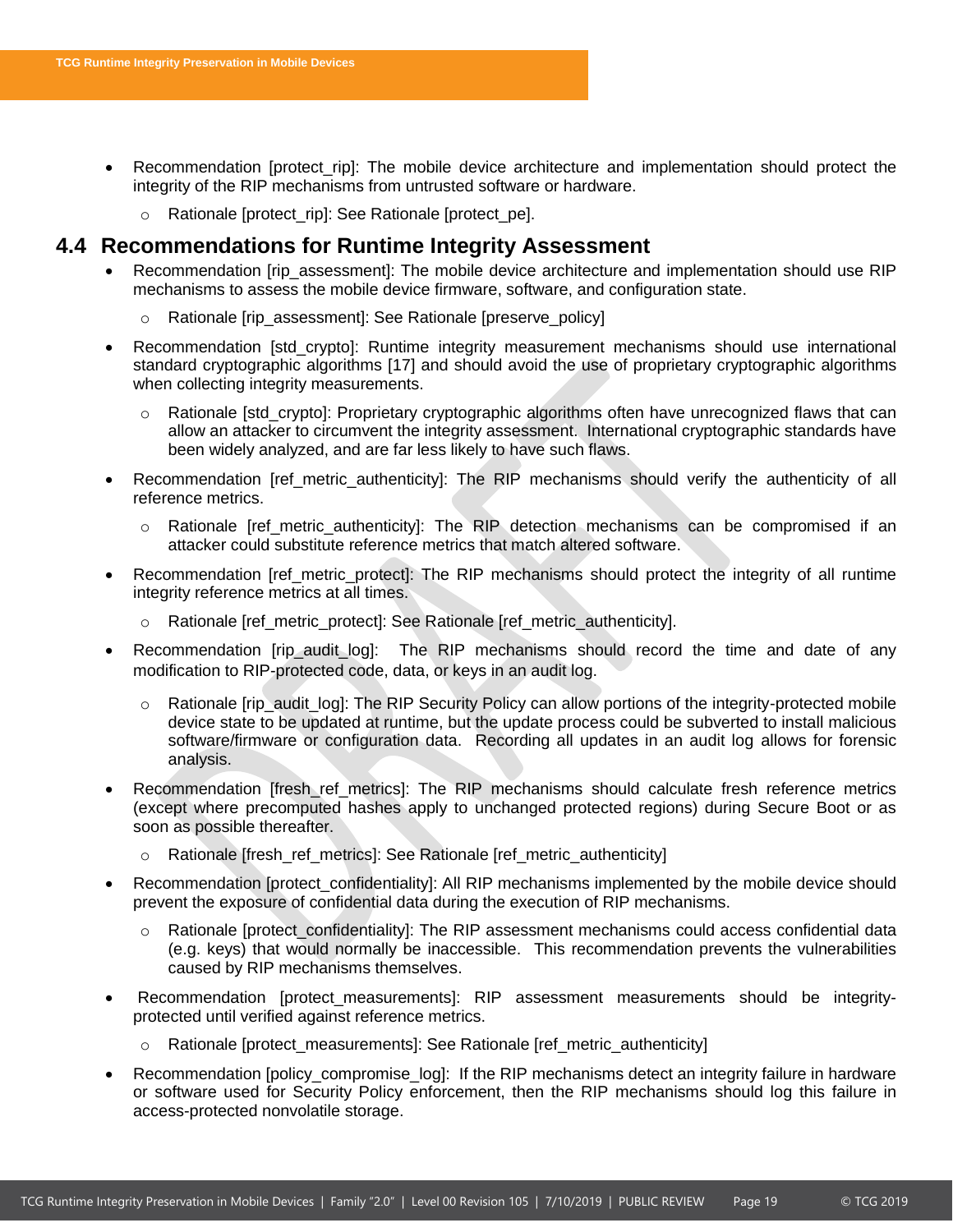- o Rationale [policy\_enforcement\_log]: An integrity failure in the support hardware or software for Security Policy enforcement could be an indication that the Security Policy is no longer being enforced, and the mobile device is compromised.
- Recommendation [on\_demand\_int\_assessment]: The RIP mechanisms should support triggering of an on-demand integrity assessment.
	- o Rationale [on\_demand\_int\_assessment]: A fresh integrity assessment could be necessary to increase security assurance for security-critical operations such as financial transactions or to respond to an externally requested attestation.

### <span id="page-20-0"></span>**4.5 Recommendations for Runtime Integrity Remediation**

- Recommendation [initiate\_remediation]: If the RIP remediation mechanism receives an alert from the RIP assessment mechanism, then the RIP remediation mechanism should initiate the remediation action specified by the RIP Security Policy.
	- Rationale [initiate\_remediation]: The RIP remediation mechanism is the ideal entity to receive RIP assessment mechanism alerts and directly initiate remediation actions.
- Recommendation [alert system]: If the RIP remediation mechanism receives an alert from the RIP assessment mechanism, then the RIP remediation mechanism should send an alert to the affected system software.
	- $\circ$  Rationale [alert system]: In some cases the RIP mechanism cannot initiate the remediation action by itself, so the RIP mechanism needs to forward the alert to accomplish remediation.

# <span id="page-20-1"></span>**4.6 Recommendations for Control Flow Integrity Preservation**

- Recommendation [forward edge]: The mobile device architecture and implementation should enforce a forward-edge protection policy that checks all control flow transfers during execution.
	- o Rationale [forward\_edge]: The execution control flow can be altered by manipulating function address pointers during runtime, so it is insufficient to enforce integrity of the static code image.
- Recommendation [backward\_edge]. The mobile device architecture and implementation should enforce a backward-edge protection policy that checks all control flow transfers implicitly during execution.
	- o Rationale [backward\_edge]: The execution control flow can be altered by manipulating return addresses during runtime, so it is insufficient to enforce integrity of the static code image.

### <span id="page-20-2"></span>**4.7 Recommendations for Data Flow Integrity Preservation**

- Recommendation [data\_flow\_integrity]: The mobile device architecture and implementation should host software that enforces a data flow integrity policy [\[20\]](#page-9-14) by checking data flow transfers during execution.
	- $\circ$  Rationale [data\_flow\_integrity]: The data flow can be altered by manipulating data and data pointers during runtime. Compile-time analysis can insert runtime integrity protection code inline in software images.